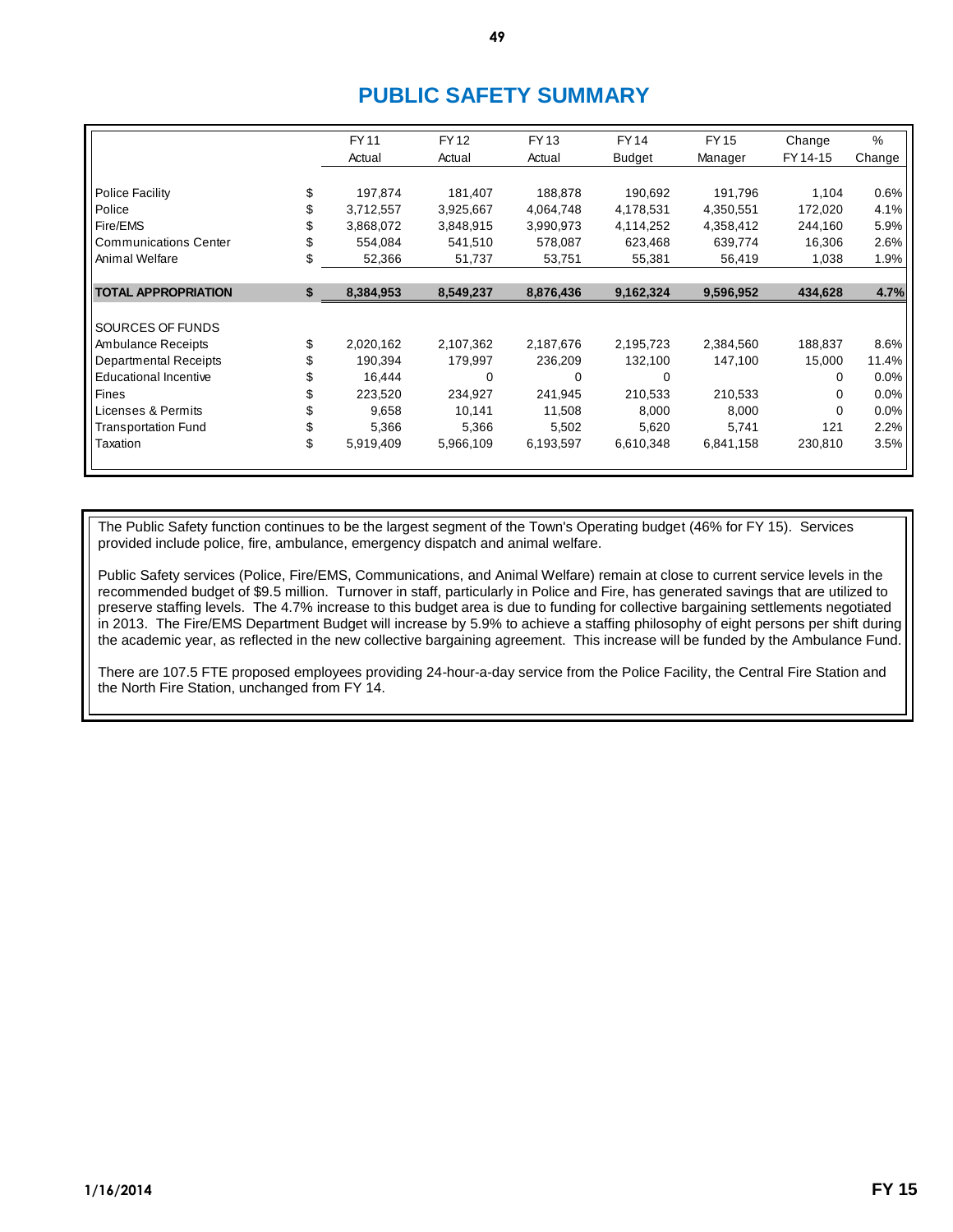# **PUBLIC SAFETY 2195: POLICE FACILITY**

**MISSION STATEMENT:** To operate and maintain a secure, healthy, comfortable and safe mission critical facility for all the users, twenty four hours per day, seven days per week, 52 weeks per year. This building is our Emergency Operation Center (EOC) for the Town.

## **RECENT ACCOMPLISHMENTS & CURRENT CHALLENGES:**

- Renovated computer room to fit into IT long term strategy.
- Painted roll call, community room and much of the hallway door frames.
- Cleaned up water damage due to a bad storm; five inches of water were in the basement.
- Cleaned up two trees on the front lawn that was damaged in past storms.
- Installed drug take back dispensers in the main lobby.
- Installed glass between the public and records office. Helps in the cost of HVAC and safety of records.
- Recertified the generator for police station certification, insuring it could operate as an EOC site.
- Repaired several HVAC units.
- Repaired roof caps that blew off during winter storms.
- Replaced exterior windows that have been breaking due to expansion and contracting of the building.
- Supervised quarterly preventative maintenance plan.
- Staged for EOC readiness.
- A challenge, increased usage has put a strain on the current level of resources to maintain the building.
- Higher use of the building is directly proportional to the amount of facilities maintenance. The number of arrests that require cell maintenance continues to grow.

## **LONG RANGE OBJECTIVES:**

- To maintain the facility in top quality condition.
- To protect the Town's mission critical asset.
- To continue a program to provide comprehensive replacement and refurbishing of this facility to avoid a major renovation project.
- To manage the space needs within the building and not adversely affect the building environment.
- To start planning for a roof replacement, possibly five years out.
- To work with APD and the Town Manager to relocate the emergency dispatch communication center to a new regional site.
- To implement energy saving initiative tied to the audit done by WMECO.

- To apply adequate resources to the daily operations and long-term maintenance of this 24/7/365 critical service facility.
- To assess and address issues with underground gasoline system
- To support IT computer room upgrades.
- Prepare for dispatch regionalization project.
- To project manage the repair of the sidewalk.
- To project manage interior repairs.

| <b>SERVICE LEVELS:</b>           | <b>FY 09</b><br><b>Actual</b> | <b>FY 10</b><br>Actual | <b>FY 11</b><br><b>Actual</b> | <b>FY 12</b><br><b>Actual</b> | <b>FY 13</b><br><b>Actual</b> |
|----------------------------------|-------------------------------|------------------------|-------------------------------|-------------------------------|-------------------------------|
| Fuel (Gas) (CCF)                 | 25.218                        | 22,807                 | 24.611                        | 18.294                        | 22,358                        |
| Electricity (KWH)                | 470.720                       | 467.360                | 504.640                       | 478.880                       | 516,480                       |
| Water and Sewer (c.f.)           | 27,700                        | 27,200                 | 28,300                        | 25,200                        | 27,300                        |
| Hours of Operation (weekly)      | 168                           | 168                    | 168                           | 168                           | 168                           |
| Usable space (sq. ft.)           | 24,865                        | 24,865                 | 24,865                        | 24,865                        | 24,865                        |
| Meetings Scheduled (Conference)* | 128                           | 130                    | 101                           | 87                            | 86                            |
| Meetings Scheduled (Community)*  | 121                           | 145                    | 137                           | 131                           | 128                           |
| Includes weekly staff meetings   |                               |                        |                               |                               |                               |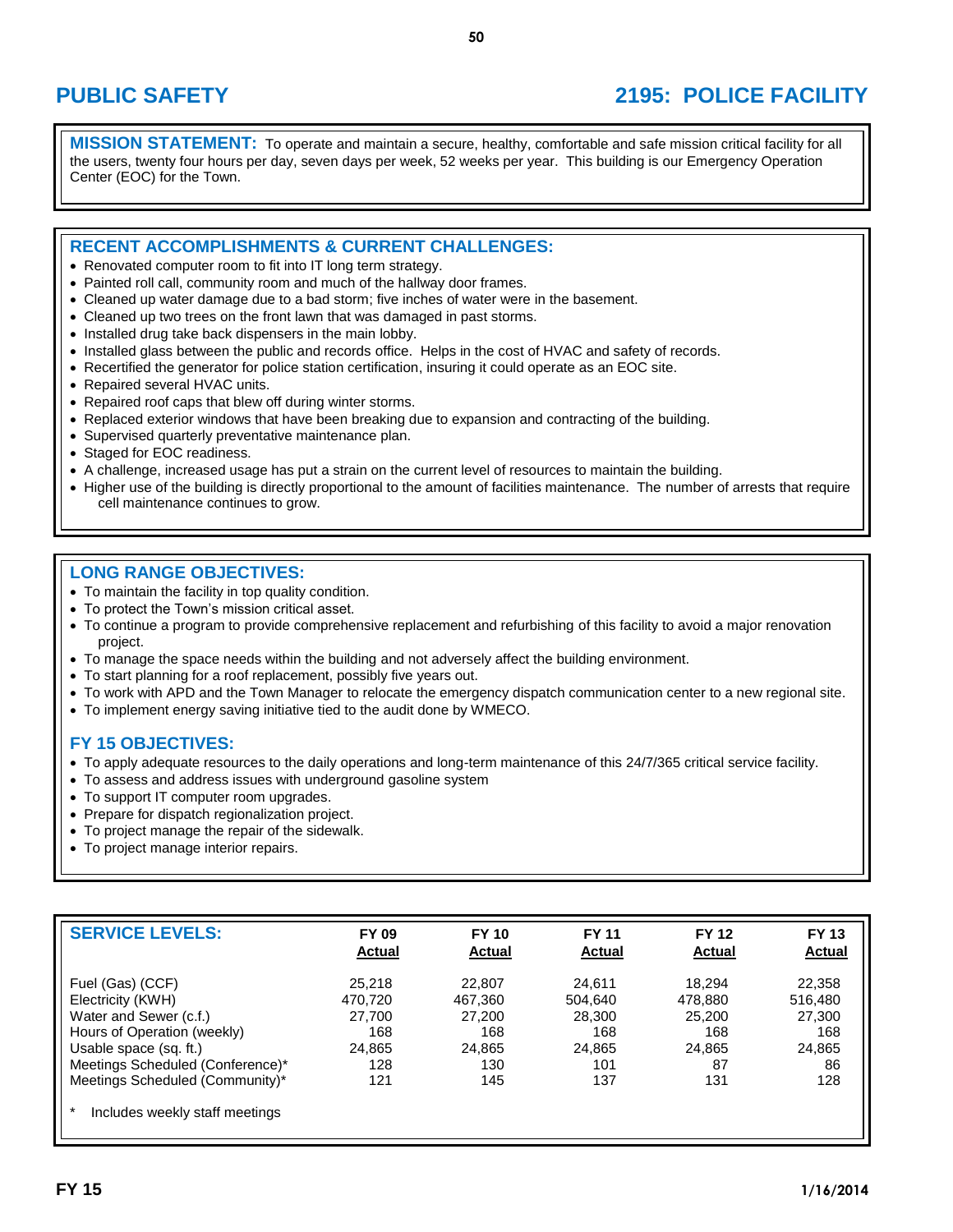# **PUBLIC SAFETY 2195: POLICE FACILITY**

|                               |                | <b>FY11</b><br>Actual | <b>FY12</b><br>Actual | <b>FY13</b><br>Actual | <b>FY14</b><br><b>Budget</b> | <b>FY15</b><br>Manager | Change<br>FY 14 - 15 | Percent<br>Change |
|-------------------------------|----------------|-----------------------|-----------------------|-----------------------|------------------------------|------------------------|----------------------|-------------------|
|                               |                |                       |                       |                       |                              |                        |                      |                   |
| <b>Personnel Services</b>     | \$             | 63,165                | 64,083                | 66,094                | 66,437                       | 67,541                 | 1,104                | 1.7%              |
| <b>Operating Expenses</b>     | \$             | 134,709               | 117,324               | 122,784               | 124,255                      | 124,255                | 0                    | 0.0%              |
| Capital Outlay                | \$             | 0                     | 0                     | 0                     | 0                            | 0                      | 0                    | 0.0%              |
|                               |                |                       |                       |                       |                              |                        |                      |                   |
| <b>TOTAL APPROPRIATION</b>    | $\mathfrak{L}$ | 197,874               | 181,407               | 188,878               | 190,692                      | 191,796                | 1,104                | 0.6%              |
|                               |                |                       |                       |                       |                              |                        |                      |                   |
| SUPPLEMENTAL INFORMATION      |                |                       |                       |                       |                              |                        |                      |                   |
| <b>Employee Benefits</b>      | \$             | 15,512                | 15,883                | 16,981                | 17,901                       | 18,961                 | 1,060                | 5.9%              |
| <b>Capital Appropriations</b> | \$             | 0                     | 5,000                 | 20,000                | 0                            | 10,000                 | 10,000               | 0.0%              |
| TOTAL DEPARTMENT COST         | \$             | 213,386               | 202,290               | 225,859               | 208,593                      | 220,757                | 12,164               | 5.8%              |
|                               |                |                       |                       |                       |                              |                        |                      |                   |
| SOURCES OF FUNDS              |                |                       |                       |                       |                              |                        |                      |                   |
| Taxation                      | \$             | 197,874               | 181,407               | 188,878               | 190,692                      | 191,796                | 1,104                | 0.6%              |
| <b>POSITIONS</b>              |                |                       |                       |                       |                              |                        |                      |                   |
| <b>Full Time</b>              |                | 1.00                  | 1.00                  | 1.00                  | 1.00                         | 1.00                   | 0.00                 |                   |
| Part Time With Benefits       |                | 0.00                  | 0.00                  | 0.00                  | 0.00                         | 0.00                   | 0.00                 |                   |
| <b>Full Time Equivalents</b>  |                | 1.00                  | 1.00                  | 1.00                  | 1.00                         | 1.00                   | 0.00                 |                   |
|                               |                |                       |                       |                       |                              |                        |                      |                   |

# **MAJOR COMPONENTS:**



Personnel Services include the salary for a full time custodian, a part time custodian, and \$6,000 for overtime.

Maintenance costs, \$16,330, include contracted services for the elevator, HVAC, and security system as well as funds for building, grounds, and equipment maintenance.

Utilities, \$102,625, include heating fuel, electricity, water, sewer, and trash removal.

Supplies, \$4,700, are for cleaning supplies and uniforms.

# **SIGNIFICANT BUDGET CHANGES:**

Personnel expenses increase due to union contract. The level funding of operating expenses is related to stable electricity costs, based on long-term contracts for that commodity.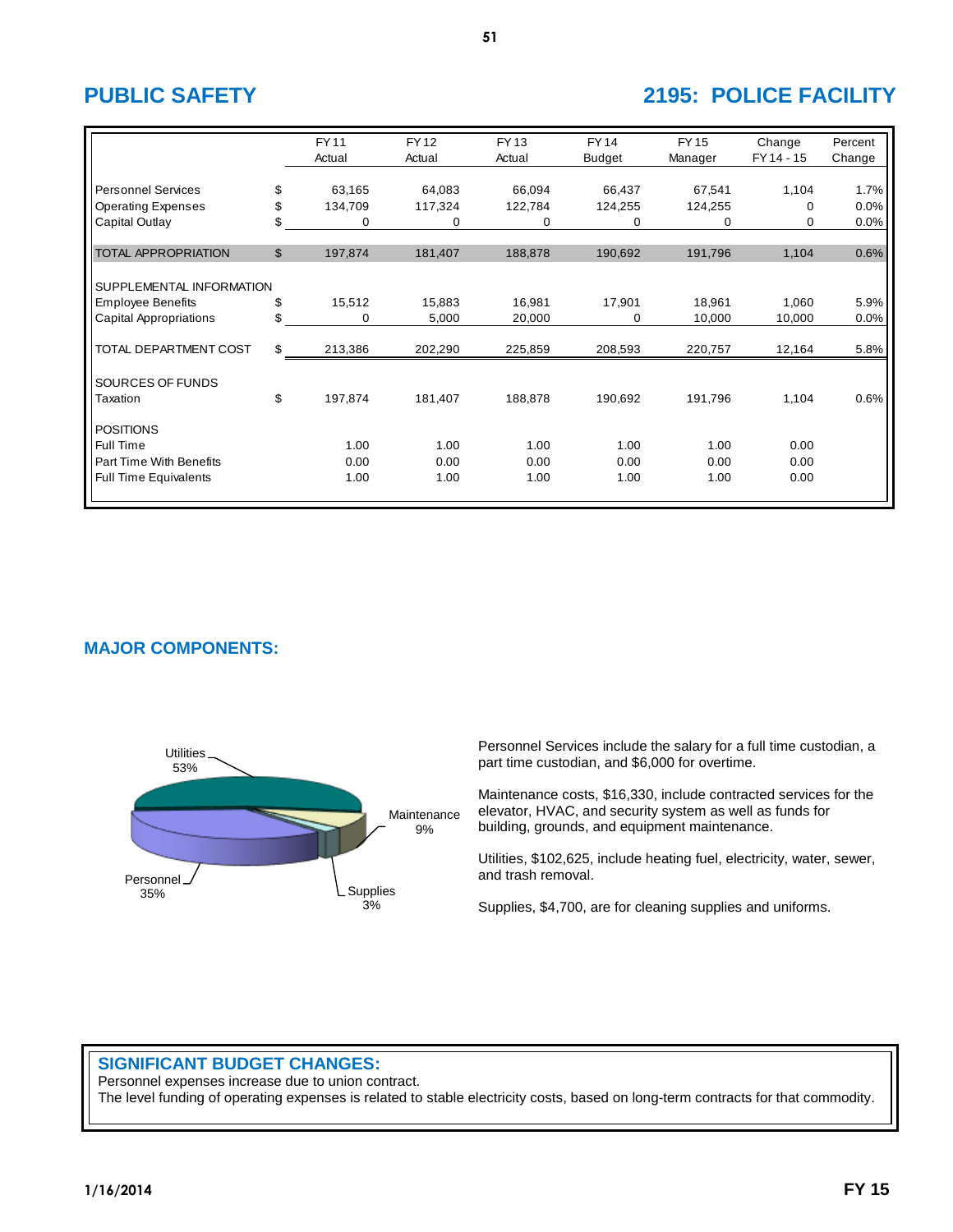# **PUBLIC SAFETY 2210: POLICE**



# **MISSION STATEMENT**:

The Amherst Police Department values the dedication and integrity of each member of our department. We value the diversity of our community and are grateful for the confidence they have in us. We strive to protect the safety, rights, and property of every person within the town of Amherst. We are committed to the enforcement of laws, preservation of order and improving the quality of life within our community. We do so in partnership with our community, while holding ourselves to the highest professional and ethical standards.

## **RECENT ACCOMPLISHMENTS & CURRENT CHALLENGES: ACCOMPLISHMENTS**

- There have been significant milestones achieved toward our goal of reducing crime since the implementation of sector based patrol assignments. As compared to five years ago, the following crime reductions have been realized: Home Burglary -44%, Motor Vehicle Burglary -63%, Stolen Motor Vehicles -59%. These reductions are due to an increase of community outreach efforts by sector officers.
- Since 2009 has continued to work together with the Campus and Community Coalition and other University of Massachusetts administrators to effectively combat problems associated with off-campus student housing and behavior. Numerous collaborative projects have resulted from this dialogue. There is a 10% decrease from FY 12 in noise, fight, and disturbance calls.
- Sector assignments have fostered collaborations with other Town departments, external social service agencies, and community stakeholders.
- In April, 2013 the Amherst Police Department was once again awarded reaccreditation from the Massachusetts Police Accreditation Commission. The Department was subject to an extensive peer review process by the Commission's assessment team, successfully passed all 252 mandatory standards, and exceeded the required optional standards by 20%.
- Despite intense competition for grant funding, the Department was awarded state grants totaling \$62,250 in FY 13. Of this, \$10,000 was for enforcing of underage drinking laws, \$5,000 was for implementing traffic safety enforcement programs for cyclists and pedestrians, \$6,000 was for promoting traffic safety and seat belt usage, and \$41,250 in funding was awarded to promote crime and data analysis to promote efficiency of operations.

*Continued on the next page.*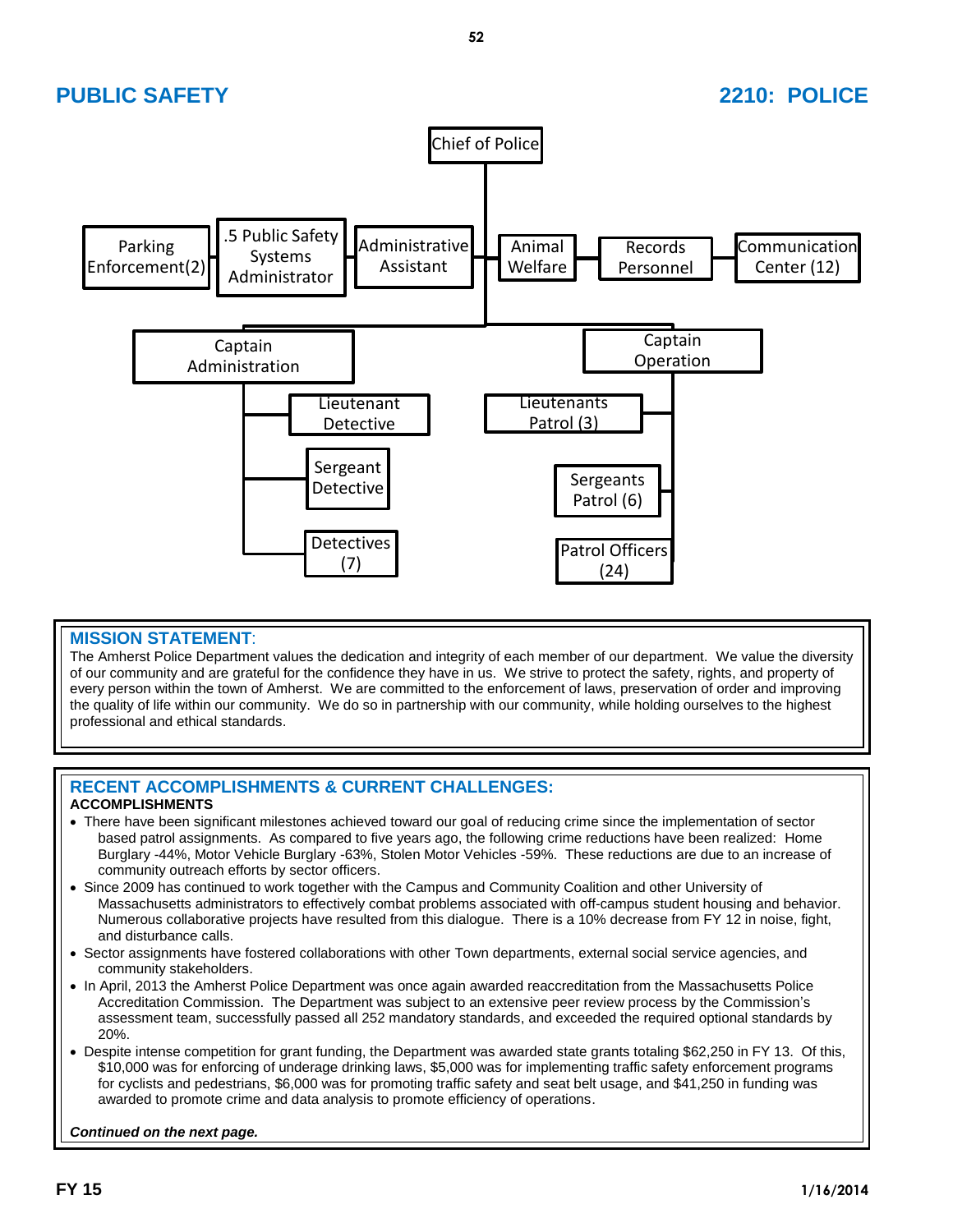# **RECENT ACCOMPLISHMENTS & CURRENT CHALLENGES: (continued)**

### **ACCOMPLISHMENTS** (continued)

- To improve efficiency, the department implemented a data driven approach to deploying police resources in the community with the crime/data analysis program position funded by a federal EOPS grant.
- Collaborated with the Amherst schools on several safety related trainings and table-top exercises.
- The police department continues to assign a liaison officer to the Homeless Shelter. This officer works diligently to foster a relationship with the staff, volunteers, and guests at the shelter.

### **CHALLENGES:**

- Staffing levels do not currently allow for an officer assigned to downtown and many other sectors within town. Successful problem oriented policing with sector based assignments require a commitment to proper staffing.
- The University of Massachusetts increased enrollment of 16% in the last ten years (24,312 in 2004 versus 28,236 in 2013), while budgeted staffing of the police department has decreased by 10% since 2007 (five sworn positions). In six years the UMASS population, per its master plan 2020, is anticipated to grow the graduate and undergraduate enrollment by another 11%.
- The ability to adequately patrol and respond to emergencies with the expansion of off-campus housing is increasingly difficult. On average, it takes longer for officers to respond to emergency calls for service.
- Staffing limitations have resulted in the department no longer having an assignment to traffic enforcement. As a result, there has been a ten year reduction of traffic stops by 49% and a ten year reduction of Driving Under the Influence arrests by 40%.

## **LONG RANGE OBJECTIVES:**

- Work toward increasing staffing levels to continue sector based problem oriented policing. This will ensure the continued safety of all community members and patrol officers in addition to providing risk management in reducing liability.
- We strive to increase our sworn staffing to allow for 100% coverage for all sectors within town, thus maintaining our problem solving abilities. Currently only 83% of the sectors receive coverage. This will decrease forced overtime on personnel which adversely affects the morale and health of officers.

- With the Collins Center StatNet team and other community stakeholders, develop a long-term staffing plan that continues to provide level services to the growing Amherst and UMass community and provides efficiency of services. Reviewing sector boundaries, administrative tasks, fee structures and overtime hours/assignments will be a priority.
- To continue involvement and participation in the Safe and Healthy Neighborhoods Working Group to address student and neighborhood conflicts. This includes our commitment to work in partnership with the University and other Town departments, including the Health Department and Inspection Services, to develop our relationship with cooperative landlord groups, and address the accountability issue of absentee landlords.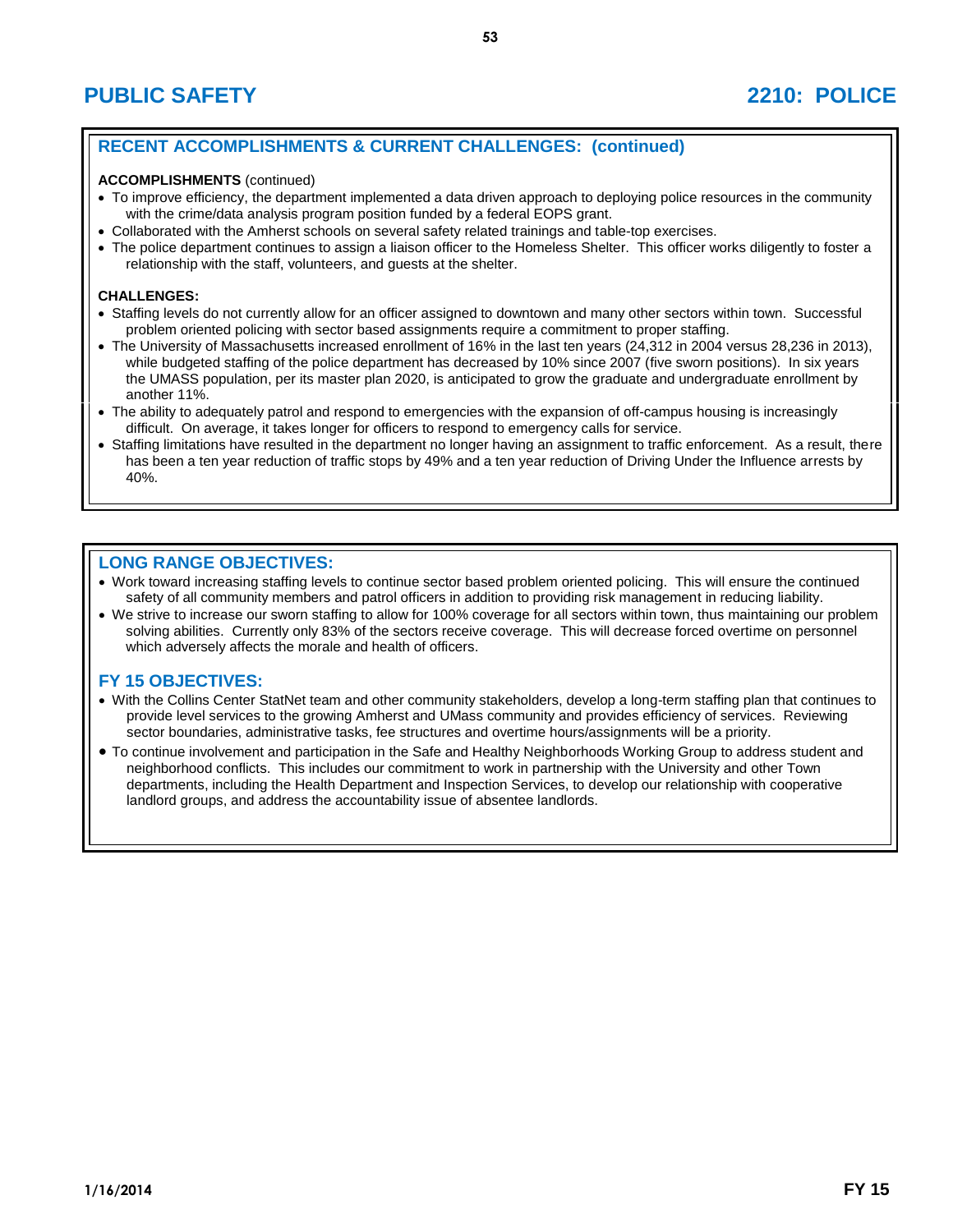# **PUBLIC SAFETY 2210: POLICE**

| <b>SERVICE LEVELS:</b>                  | <b>FY 09</b><br><b>Actual</b> | <b>FY 10</b><br><b>Actual</b> | <b>FY 11</b><br><b>Actual</b> | <b>FY 12</b><br><b>Actual</b> | <b>FY 13</b><br><b>Actual</b> |
|-----------------------------------------|-------------------------------|-------------------------------|-------------------------------|-------------------------------|-------------------------------|
| Calls for Service                       | 17,973                        | 17,740                        | 18,114                        | 18,340                        | 18,035                        |
| <b>Total Officers Responding</b>        | 27,462                        | 26,520                        | 27,775                        | 28,200                        | 27,814                        |
| Arrests, Summons, TBL (5 yr +14%)       | 1,457                         | 1,522                         | 1,711                         | 1,489                         | 1,563                         |
| Disorderly Conduct Arrests (5 yr +113%) | 63                            | 75                            | 93                            | 104                           | 134                           |
| Resisting Arrest (5 yr. +25%)           | 40                            | 27                            | 46                            | 47                            | 50                            |
| Assaulting a Police Officer             | 14                            | 9                             | 18                            | 23                            | 17                            |
| Under 21 Alcohol Arrests                | 295                           | 225                           | 369                           | 313                           | 344                           |
| Protective Custody (5 yr. +116%)        | 27                            | 31                            | 37                            | 28                            | 54                            |
| Homicide                                | 0                             | $\mathbf 0$                   | $\Omega$                      | $\mathbf 0$                   | $\Omega$                      |
| Rape                                    | 8                             | 5                             | 14                            | 18                            | 19                            |
| Sexual Assaults (other)                 | 18                            | 23                            | 19                            | 15                            | 13                            |
| Deaths                                  | 14                            | 14                            |                               | 10                            | 15                            |
| Robbery                                 | 6                             | 4                             | 19<br>2                       | 6                             | 5                             |
|                                         | 12                            | 3                             | 19                            | $\overline{7}$                | $\mathbf{1}$                  |
| <b>Weapons Violations</b>               | 114                           | 118                           | 165                           | 139                           | 154                           |
| <b>Drug Violations</b>                  |                               |                               |                               |                               |                               |
| <b>Aggravated Assaults</b>              | 53                            | 65                            | 59                            | 60                            | 46                            |
| Assault                                 | 59                            | 63                            | 68                            | 62                            | 34                            |
| Burglary (5 yr -44%)                    | 229                           | 250                           | 202                           | 117                           | 74                            |
| Motor Vehicle Burglary (5 yr -63%)      | 103                           | 77                            | 60                            | 51                            | 52                            |
| Larceny                                 | 223                           | 259                           | 209                           | 220                           | 180                           |
| Motor Vehicle Thefts (5 yr -59%)        | 25                            | 32                            | 23                            | 15                            | 12                            |
| Domestic Violence-209A                  | 437                           | 480                           | 420                           | 442                           | 375                           |
| Missing Person                          | 35                            | 33                            | 35                            | 33                            | 22                            |
| Vandalism (5 yr -61%)                   | 240                           | 219                           | 223                           | 175                           | 135                           |
| Disturbances (Disturb., Fight, Noise)   | 1,517                         | 1,606                         | 1,989                         | 1,842                         | 1,668                         |
| <b>Suspicious Activity</b>              | 1,392                         | 1,380                         | 1,236                         | 1,388                         | 1,229                         |
| Assist Citizen                          | 708                           | 767                           | 761                           | 823                           | 732                           |
| <b>Medical Assists</b>                  | 455                           | 437                           | 450                           | 532                           | 494                           |
| <b>Assist Fire Department</b>           | 381                           | 338                           | 458                           | 465                           | 440                           |
| <b>Community Outreach</b>               | 197                           | 396                           | 476                           | 602                           | 660                           |
| <b>Mental/Med Assist</b>                | 80                            | 68                            | 79                            | 60                            | 86                            |
| Motor Vehicle Crashes                   | 896                           | 858                           | 887                           | 763                           | 786                           |
| Alarms                                  | 707                           | 673                           | 600                           | 635                           | 532                           |
| Motor Vehicle Violations (5 yr -50%)    | 6,989                         | 4,025                         | 2,900                         | 2,999                         | 3,465                         |
| Nuisance House Violations (3 yr +52%)   | 19                            | 22                            | 86                            | 78                            | 131                           |
| <b>Reports Made Online</b>              | 236                           | 241                           | 250                           | 290                           | 245                           |
|                                         |                               |                               |                               |                               |                               |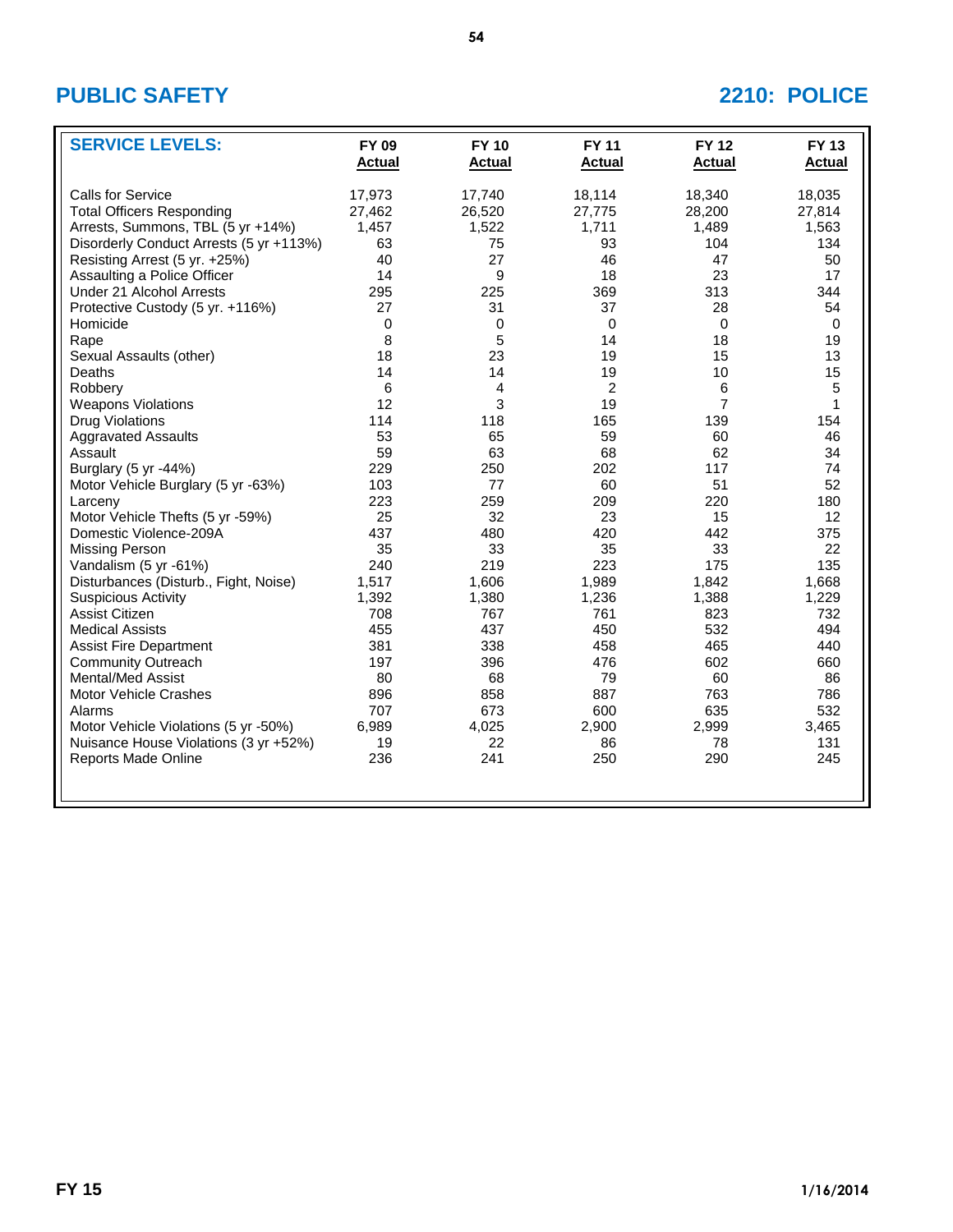# **PUBLIC SAFETY 2210: POLICE**

|                              |                | <b>FY11</b> | <b>FY12</b> | FY 13     | <b>FY14</b>   | <b>FY15</b> | Change     | Percent |
|------------------------------|----------------|-------------|-------------|-----------|---------------|-------------|------------|---------|
|                              |                | Actual      | Actual      | Actual    | <b>Budget</b> | Manager     | FY 14 - 15 | Change  |
|                              |                |             |             |           |               |             |            |         |
| <b>Personnel Services</b>    | \$             | 3,348,565   | 3,636,364   | 3,793,235 | 3,873,981     | 4,046,001   | 172,020    | 4.4%    |
| <b>Operating Expenses</b>    | \$             | 333,721     | 277.736     | 270,934   | 301,250       | 301,250     | 0          | 0.0%    |
| Capital Outlay               | \$             | 30,271      | 11,567      | 580       | 3,300         | 3,300       | 0          | 0.0%    |
|                              |                |             |             |           |               |             |            |         |
| <b>TOTAL APPROPRIATION</b>   | $\mathfrak{S}$ | 3,712,557   | 3,925,667   | 4,064,749 | 4,178,531     | 4,350,551   | 172,020    | 4.1%    |
|                              |                |             |             |           |               |             |            |         |
| SUPPLEMENTAL INFORMATION     |                |             |             |           |               |             |            |         |
| <b>Employee Benefits</b>     | \$             | 1,324,588   | 1,292,392   | 1,309,159 | 1,401,198     | 1,464,680   | 63,482     | 4.5%    |
| Capital Appropriations       | \$             | 115,500     | 115,500     | 265,000   | 115,500       | 105,000     | (10,500)   | $-9.1%$ |
|                              |                |             |             |           |               |             |            |         |
| TOTAL DEPARTMENT COST        | \$             | 5,152,645   | 5,333,559   | 5,638,908 | 5,695,229     | 5,920,231   | 225,002    | 4.0%    |
|                              |                |             |             |           |               |             |            |         |
| SOURCES OF FUNDS             |                |             |             |           |               |             |            |         |
| <b>Educational Incentive</b> | \$             | 16,444      | $\Omega$    | $\Omega$  | $\Omega$      | $\Omega$    | 0          | 0.0%    |
| Licenses & Permits           | \$             | 1,788       | 2,288       | 3,488     | 1.000         | 1,000       | 0          | 0.0%    |
| Miscellaneous Fines          | \$             | 64,360      | 26,670      | 32,870    | 55,533        | 55,533      | 0          | 0.0%    |
| <b>Court Fines</b>           | \$             | 159,160     | 208,257     | 209,075   | 155,000       | 155,000     | 0          | 0.0%    |
| Dept. Receipts               | \$             | 45,822      | 25,384      | 36,430    | 19,100        | 19,100      | 0          | 0.0%    |
| <b>Transportation Fund</b>   | \$             | 5,366       | 5,366       | 5,502     | 5.620         | 5,741       | 121        | 2.2%    |
| Taxation                     | \$             | 3,419,617   | 3,657,702   | 3,777,384 | 3,942,278     | 4,114,177   | 171,899    | 4.4%    |
|                              |                |             |             |           |               |             |            |         |
| <b>POSITIONS</b>             |                |             |             |           |               |             |            |         |
| Full Time                    |                | 47.50       | 47.50       | 47.50     | 47.50         | 47.50       | 0.00       |         |
| Part Time With Benefits      |                | 0.00        | 0.00        | 0.00      | 0.00          | 0.00        | 0.00       |         |
| <b>Full Time Equivalents</b> |                | 47.50       | 47.50       | 47.50     | 47.50         | 47.50       | 0.00       |         |
|                              |                |             |             |           |               |             |            |         |

# **MAJOR COMPONENTS:**



Personnel Services include salaries for the Chief, 2 captains, 4 lieutenants, 7 detectives, 7 sergeants, 24 officers and 2 support staff, and one shared 50%/50% with the Information Technology Department. Also included is \$466,535 for education incentives and \$260,000 for overtime.

Maintenance costs, \$60,250, include funds for 27 vehicles and equipment such as radios, breathalyzers, etc. Vehicle maintenance is provided by contract with an outside vendor.

Supplies, \$149,900, include funds for gasoline, tires and other vehicle supplies, office and computer supplies, and uniforms.

Other includes dues and subscriptions, meals for prisoners, photography supplies, police physicians, telephones, printing and advertising, towing, etc.

## **SIGNIFICANT BUDGET CHANGES:**

The increase in Personnel Service costs is the result of funding the collective bargaining contracts that were settled in 2013. If savings are realized for FY 15 from the pending completion of the Regional Dispatch Study for the Towns of Amherst, Hadley, and Pelham, it is recommended that the first \$62,908 of such savings be reinvested in public safety via the addition of a patrol officer (salary and benefits) for the downtown beat (see Challenges section for justification). Operating costs have been level funded.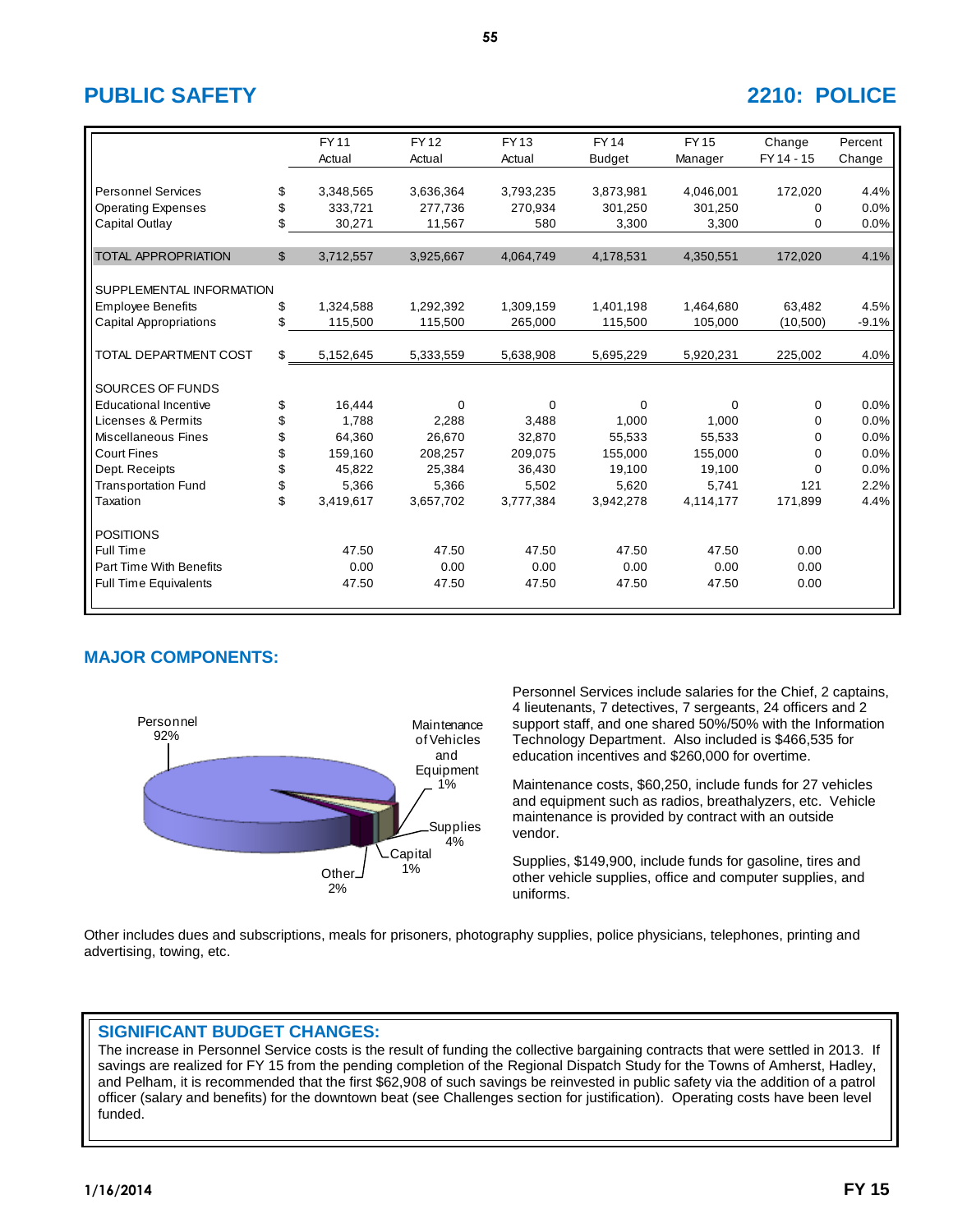### **PUBLIC SAFETY 2220: FIRE/EMS** FIRE CHIEF SHIFT CAPTAINS (2) FIREFIGHTE R/EMT (8) SHIFT CAPTAINS (2) FIREFIGHTER/ EMT (9) SHIFT CAPTAINS (2) FIREFIGHTER/EMT (9) SHIFT CAPTAINS (2) FIREFIGHTER/EMT (8) ASSISTANT CHIEF OPERATIONS/TRAININ G CALL FIREFIGHTER FORCE (16 PT) STUDENT FIREFIGHTER FORCE (26 VOLUNTEER) ASSISTANT CHIEF EMS/PREVENTION FIRE INSPECTOR ADMINISTRATIVE ASSISTANT

**MISSION STATEMENT:** To enhance the quality of life in our community by providing quality emergency and support services. Through the professionalism, pride, and excellence of our personnel, we will be the leaders in "All Hazards" preparation, response, and recovery. We will settle for nothing less than outstanding service as we conduct fire suppression, emergency medical services, rescue services, fire prevention, safety education, hazardous materials, incident response, and disaster operations.

# **RECENT ACCOMPLISHMENTS & CURRENT CHALLENGES:**

## **Accomplishments**

- The Fire Department completed FY 13 with the same number of total emergency calls for service as FY 12. Our Fire responses decreased by 3.0% from last year, but as has been the ongoing trend, EMS responses increased by 1.0%.
- Our number of patients treated increased by 1.0% from 4,322 to 4,361.
- Our school fire safety education program, SAFE, completed its 18<sup>th</sup> successful year. This program provides fire safety education to all fourth graders in Amherst, Pelham, Leverett, and Shutesbury. In addition to reaching 250 fourth grade students this year, our SAFE group partnered with the Amherst Police Department, UMass Environmental Health & Safety, Amherst Call Firefighters, and Student Firefighters to conduct fire safety presentations to all segments of our community.
- The Department received two state funded grants of \$9,300 and \$2,300 to enhance our Emergency Management capability. The \$9,300 grant will provide for an accountability system, generators, and vehicle locater system. The \$2,300 grant will be used start development of a Community Emergency Response Team (CERT).
- Through an Emergency Management grant (\$11,250), received in the spring of this year, to the Department acquired a solar powered, portable digital signboard.
- Acquired a Federal grant (\$65,000) this spring to provide each ambulance with a CPR assist device. We were one of only two Fire Departments in the country to obtain a grant for this equipment.
- Through an aggressive recruitment drive, the Department brought the Call Force complement back to 22 personnel.

**Continued on the next page.**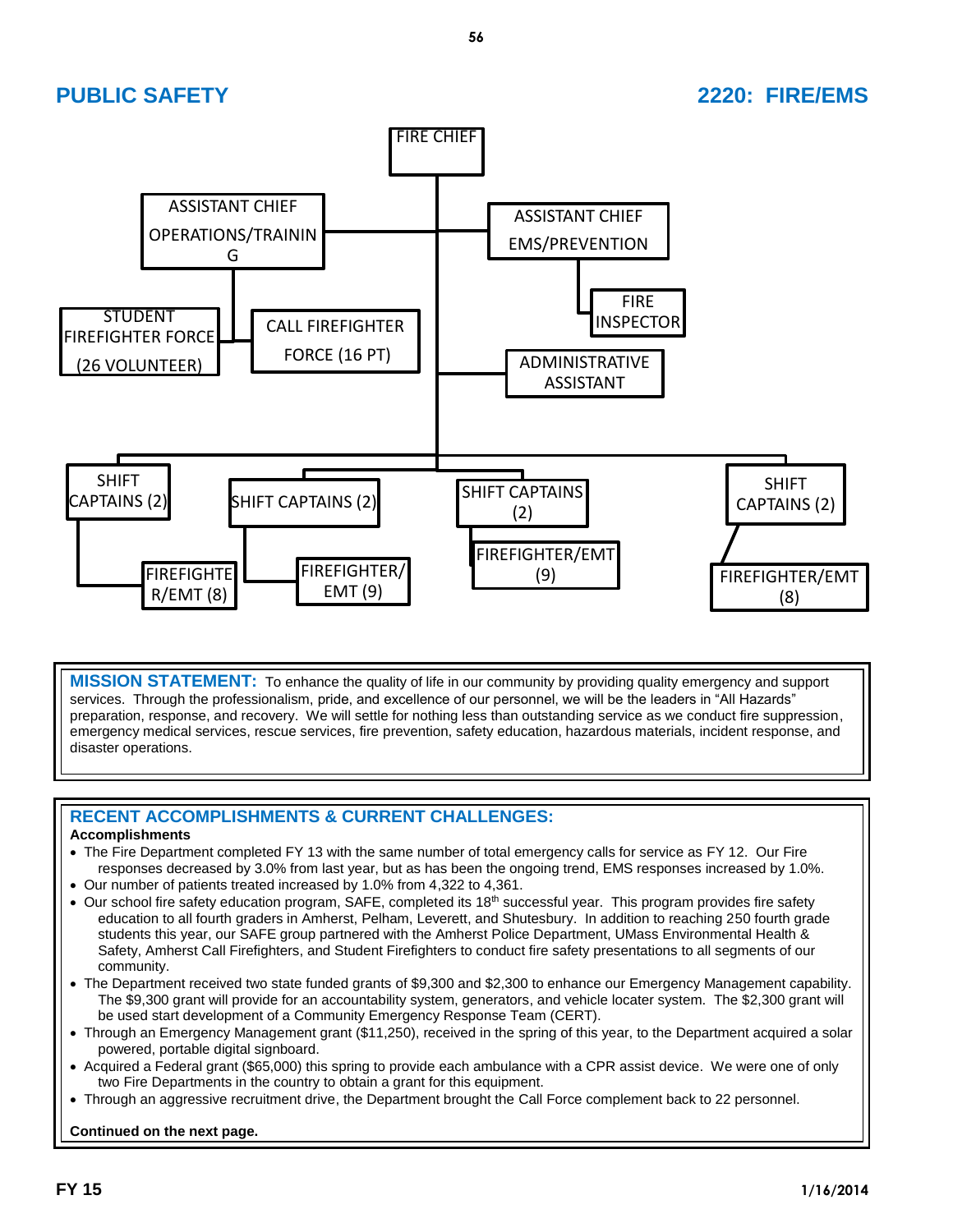# **RECENT ACCOMPLISHMENTS & CURRENT CHALLENGES: (continued)**

- Continued to encourage and support the Command Staff with exposure to ongoing leadership and management training. Invited speakers from the National Fire Academy and sent staff to Town sponsored Supervisory Leadership Development Program. Giving more operational authority to leadership staff has been a significant benefit to day to day operations.
- Gave Command Staff and select Firefighters opportunities in project management. This was made possible through grants and innovative training initiatives.
- In 2013, the Town had discussions with UMass Amherst that led to the University funding a staff increase during high activity spring and fall weekends. The outcome of these two initiatives has been to put the Department in a better position to serve the Town, specifically to provide better patient care. Patients received prompt treatment and transport. Rapid treatment and transport times directly correlates to better patient outcomes.
- The significant reduction in Station Coverage requests and requests for Mutual Aid EMS is tied directly to the increased spring weekend staffing funded by UMASS and increased fall weekend staffing funded through the Department overtime budget. Permanent Force Station Coverage was required 150 times in FY 13 and was required 214 times in FY 12. Call Force Station Coverage was required 77 times in FY 13 and 126 times in FY 12.
- As a result of a petition to the Federal Government for an extension of the term of a federal SAFER grant, the Department received a \$23,000 reimbursement.
- The Dispatch Center continues as one of two state centers having responsibility for dispatching the Massachusetts Hazardous Materials Response System. Through the use of State funding, a yearly stipend of \$10,000, Dispatch staff have made needed equipment replacements and expanded their training opportunities. Specific items include console repairs and replacement of console components.
- The Prevention/Inspection Bureau continued its trend as a more efficient and effective operation. That continuing improvement is a direct result of the addition of a full time Inspector. The fire inspector continues to address the consistently increased workload through the use of technology and new procedures. Staff have sought compliance through cooperation while using all resources at our disposal to ensure compliance when all cooperative measures have been exhausted. The number and timeliness of inspections have increased which also resulted in increased permit and inspection fee receipts. Staff have fully embraced the MUNIS system and added some innovations that have been adopted by other Town departments.
- Continued to be part of and provide valuable data for the Tufts Medical Center Stroke Study. Efforts to improve stroke care in our region, through our involvement, are showing positive results throughout the state. Because of our work with this Stroke Collaborative, patients are beginning to receive definitive stroke care quicker. The Collaborative has been a successful model of cooperation by bringing multiple medical disciplines together to improve stroke patient outcomes. Amherst was still one of only a few fire departments in the state participating in this program, which has the ultimate goal of improving the long range survivability of stroke patients. This Department's participation and specifically the participation of Captains Tim Goodhind and Jeff Olmstead were recently recognized by the Tuft's program.
- Continued the successful involvement with the Western Massachusetts Fire Chiefs' Association to develop a Regional Technical Rescue Team (TRT). Amherst has had the only TRT in the region for approximately 12 years. Members of the Department have formed the backbone of the initial effort to form a Western Massachusetts Regional TRT and will continue to be the base for the effort as the Western Massachusetts TRT develops and after it becomes operational. The Regional TRT partially came into being in the fall of 2013.
- Reviewed and updated of the Departments Operational and Dispatch Standard Operating Guidelines during the spring 2013.
- Continued to send an unprecedented number of staff to a variety of advanced training opportunities. The National Fire Academy (NFA), Massachusetts Firefighting Academy (MFA), and other venues have a constant stream of participants from this department. Staff have attended multiple times for courses in Officer Leadership, Instructor Certification, Fire Investigation and Hazardous Materials Technician. Topics ranging from upper level management, incident management, and EMS management courses are additional examples of opportunities of which our members have taken advantage.
- The Department has had almost two years of experience with the 24 hour shift and continues to demonstrate high quality patient care. Through external and internal review, the EMS operation has maintained its high standard.

### **Challenges**

- As overall call volume continues to increase and EMS call volume in particular, the Department must deal with everincreasing stresses on its ability to deliver top-notch service to our community. Over the 5 years prior to FY 13, total call volume increased 2.08% per year. Over the same period, EMS call volume has increased at a rate of 2.6% per year. While the upward trend slowed in FY 13, the Department still has a staffing challenge.
- We continue to operate out of a Central Station that has outlived its utility and suffering from age and wear. Our roof has been replaced with the apparatus floor slated for major repair in the spring of 2014. The challenge is how to maintain a safe and secure workplace for our Firefighters in a building that has been in need of replacement for decades.
- With these challenges we have still been able to maintain high quality in our Emergency and EMS responses. We remain the premiere EMS service in the region. An indicator of that is the fact that we have more Paramedic teaching programs looking to place their students to train with us than we can provide slots.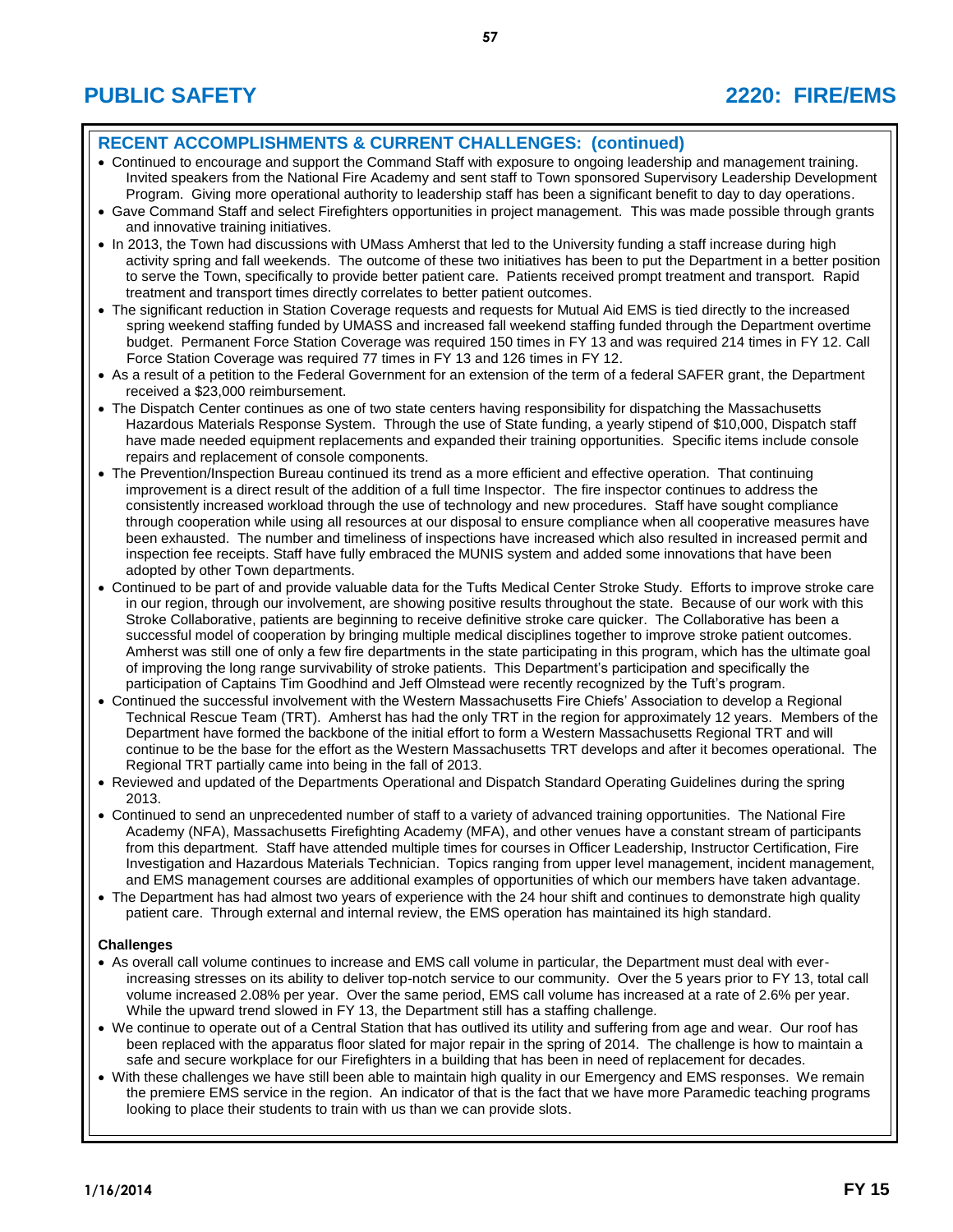# **PUBLIC SAFETY 2220: FIRE/EMS**

## **LONG RANGE OBJECTIVES:**

- To complete site selection and development of a new Fire Department Headquarters. The major component would be the development and implementation of a facilities plan which centers on the construction of a replacement facility for the Central Station.
- Seek to align staffing with calls for service demands through ongoing data driven needs analyses comparing call volume and staffing levels.

- Seek to align staffing with calls for service demands through a data driven needs analysis comparing call volume and staffing levels.
- Pursue a staffing philosophy of eight persons per shift during the academic year, as reflected in the new collective bargaining agreement for the period ending June 30, 2016. This increase will be funded by the Ambulance Fund.
- To manage logistically and financially the state mandated transition to a National Registry certification system for EMS. Transition must be complete by March of 2017. Half of the department (23) will be transitioned in the coming year with the balance transitioned in FY 16.
- Continue a policy of giving the Command Staff greater responsibility, authority, and latitude for operational decision-making. This will better prepare them for the duties required of a Shift Commander. Allowing them more autonomous decision making, granting responsibility for staffing deployment decisions, and giving them more administrative responsibility are a few examples.
- In light of the reauthorization of the FEMA Assistance to Firefighters (AFG) Grant Program, to pursue this alternative funding opportunities to replace a significant amount of equipment that will reach the end of its service life within two years. Examples of this are our Self Contained Breathing Apparatus and our gas metering devices.
- To aggressively pursue federal and state grant opportunities that will allow us to build on the success of our mentorship and training programs funded in previous years by the AFG program. This specific grant provided funding for recruitment and retention of Firefighters through enhanced training, additional opportunities to train, and tuition assistance.
- To expand our SAFE program to our senior population. Our grant funding for the coming year will amount to \$22,000. The increased funding will support our traditional elementary school focused program as well as the new initiative focusing on fire safety within our senior population.
- To continue to improve our personnel, training, and EMS record keeping and efficiency by transitioning those records to computerized storage.
- To bring specific training programs to Amherst focused on improving the performance of the Town's Emergency Management Team. Federal and State Emergency Management agencies are now offering specific training on how and when a town's emergency management group should operate. Training is offered on how the group should interact, which discipline should be the lead agency for a specific event and how to effectively manage an incident.
- To continue with our initiative to identify, develop and build our future department leaders. We have identified personnel who will benefit from a mentorship program. They will be given opportunities to train and prepare for leadership positions.

| <b>SERVICE LEVELS:</b>           | <b>FY 09</b><br><b>Actual</b> | <b>FY 10</b><br>Actual | <b>FY 11</b><br><b>Actual</b> | <b>FY 12</b><br><b>Actual</b> | <b>FY 13</b><br><b>Actual</b> |
|----------------------------------|-------------------------------|------------------------|-------------------------------|-------------------------------|-------------------------------|
| Fire Responses:                  |                               |                        |                               |                               |                               |
| Total Fire calls:                | 1,390                         | 1.146                  | 1,446                         | 1,368                         | 1,328                         |
| Fires                            | 130                           | 125                    | 122                           | 117                           | 112                           |
| Rescue (includes MVCs)           | 180                           | 160                    | 187                           | 186                           | 165                           |
| Other alarms:                    | 230                           | 236                    | 239                           | 242                           | 273                           |
| False/accidental:                | 850                           | 625                    | 898                           | 823                           | 778                           |
| Fire Losses:                     | \$262,685                     | \$317.395              | \$24,446                      | \$454,104                     | \$784,285                     |
| <b>Station Coverage Requests</b> |                               |                        |                               |                               |                               |
| Permanent Force:                 | 139                           | 157                    | 216                           | 214                           | 150                           |
| Call Force:                      | <b>NA</b>                     | 28                     | 97                            | 126                           | 77                            |
| Student Force:                   | NA                            | 15                     | 65                            | 68                            | 56                            |
| Continued on the next page       |                               |                        |                               |                               |                               |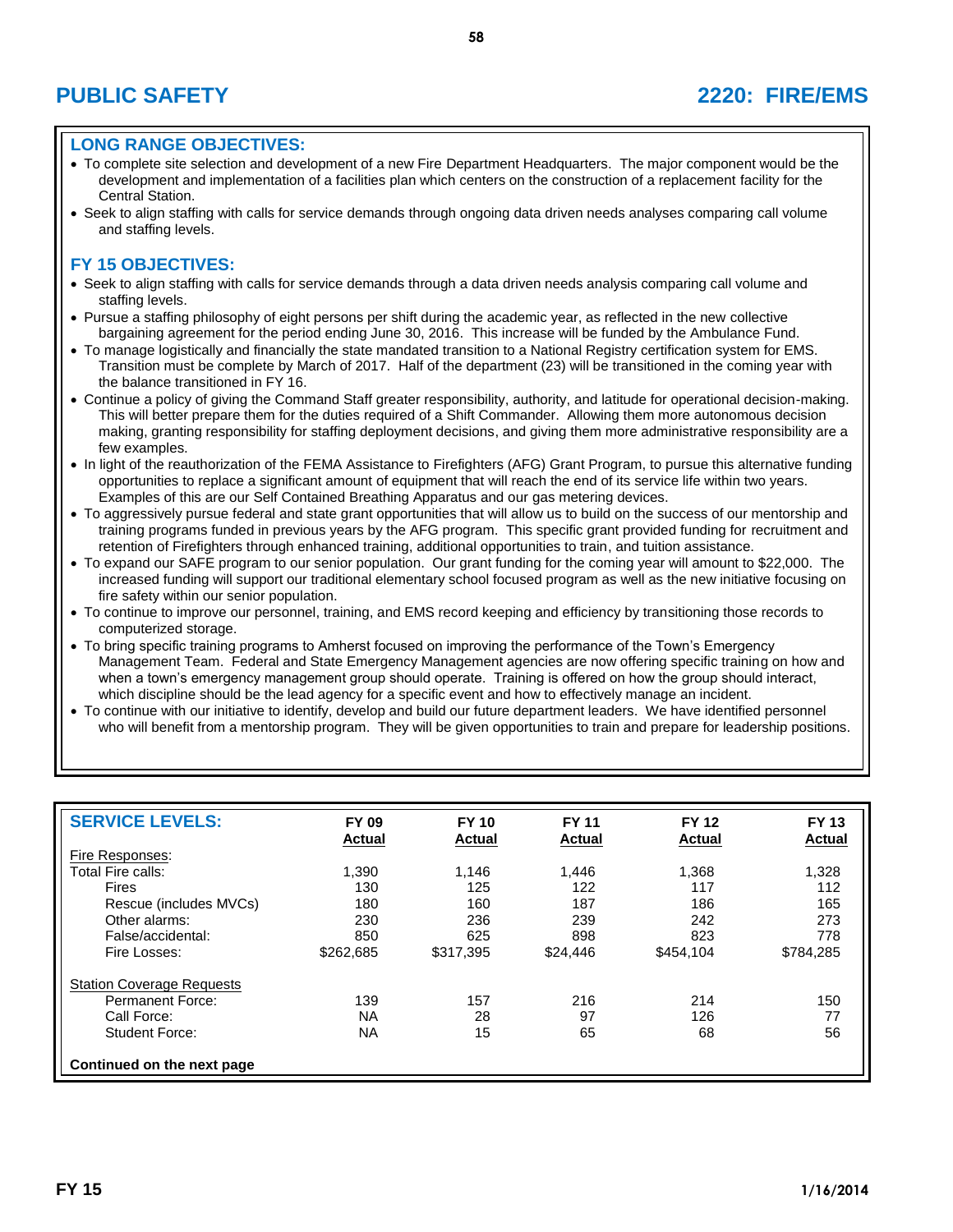# **PUBLIC SAFETY 2220: FIRE/EMS**

| <b>SERVICE LEVELS:</b>              | FY 09<br><b>Actual</b> | <b>FY 10</b><br><b>Actual</b> | <b>FY 11</b><br><b>Actual</b> | <b>FY 12</b><br><b>Actual</b> | <b>FY 13</b><br><b>Actual</b> |
|-------------------------------------|------------------------|-------------------------------|-------------------------------|-------------------------------|-------------------------------|
| Injuries Due to Fires:              |                        |                               | O                             | 0                             |                               |
| Fire Deaths:                        | 0                      |                               |                               | 0                             |                               |
| Firefighter Injuries:               | 24                     | 11                            | 0                             | 3                             |                               |
| Ambulance Responses:                |                        |                               |                               |                               |                               |
| Total EMS calls:                    | 3,945                  | 4,098                         | 4,164                         | 4,322                         | 4,361                         |
| ALS (Advanced life support) level:  | 2,013                  | 2,109                         | 2,127                         | 2,177                         | 2,169                         |
| BLS (Basic Life support level):     | 1,220                  | 1,185                         | 1,169                         | 1,220                         | 1,301                         |
| Transfers:                          | 4                      |                               | 3                             |                               |                               |
| Patients Treated:                   | 4,079                  | 4,236                         | 4,293                         | 4,289                         | 4,480                         |
| Mutual Aid Ambulance Requests       | 69                     | 59                            | 90                            | 76                            | 70                            |
| Fire Inspections/Prevention:        |                        |                               |                               |                               |                               |
| <b>Residential Smoke Detectors:</b> | 303                    | 162                           | 150                           | 214                           | 245                           |
| Misc. Inspections:                  | 1,698                  | 617                           | 249                           | 1,014                         | 821                           |
| University/Colleges:                | 150                    | 47                            | 50                            | 198                           | 208                           |
| Fire Education:                     | 75                     | 54                            | 45                            | 54                            | 55                            |
|                                     |                        |                               |                               |                               |                               |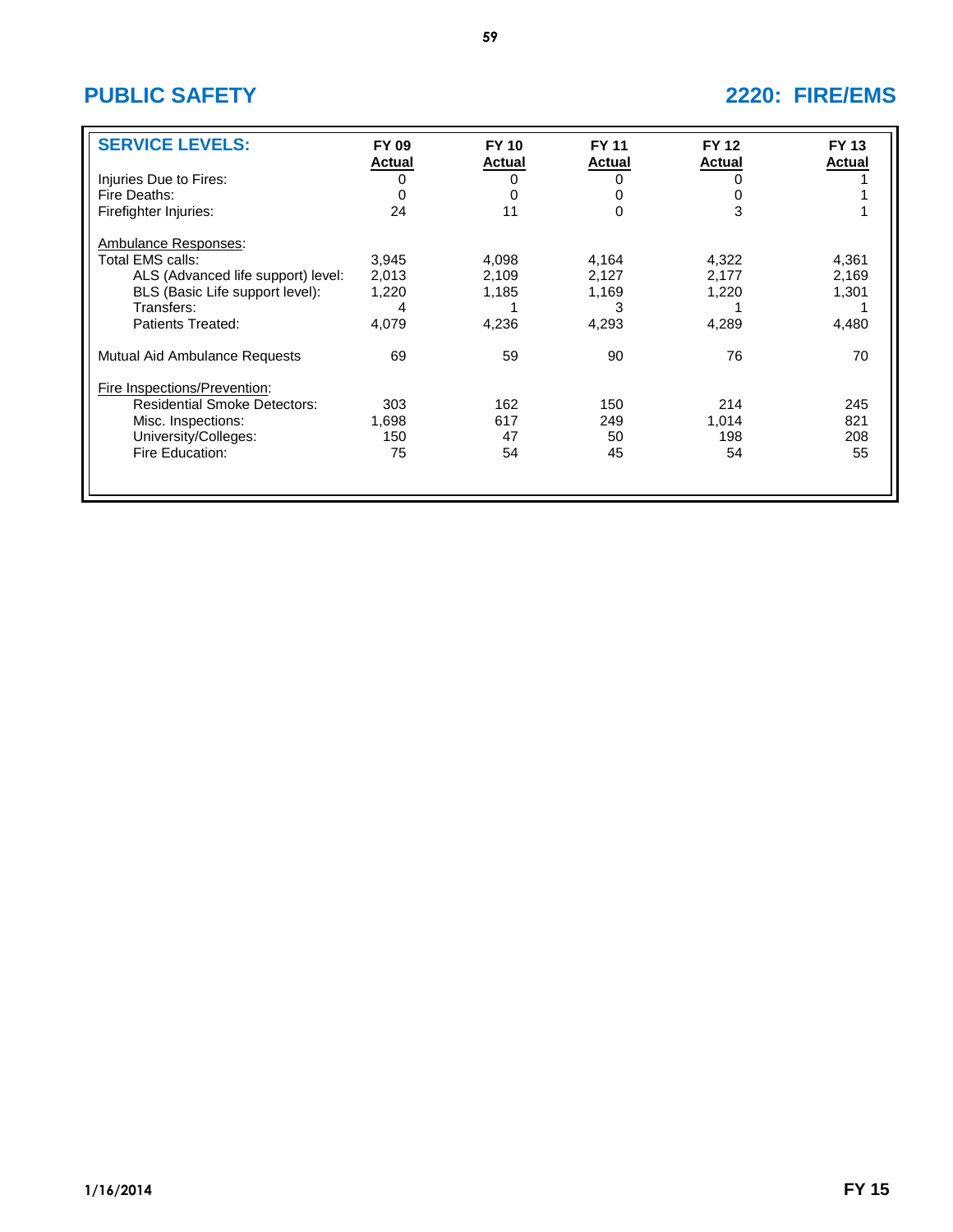# **PUBLIC SAFETY 2220: FIRE/EMS**

|                              | <b>FY11</b><br>Actual | <b>FY12</b><br>Actual | FY13<br>Actual | <b>FY14</b>   | <b>FY15</b> | Change<br>FY 14 - 15 | Percent  |
|------------------------------|-----------------------|-----------------------|----------------|---------------|-------------|----------------------|----------|
|                              |                       |                       |                | <b>Budget</b> | Manager     |                      | Change   |
| <b>Personnel Services</b>    | \$<br>3,348,565       | 3,367,208             | 3,553,659      | 3,647,742     | 3,891,902   | 244,160              | 6.7%     |
| <b>Operating Expenses</b>    | \$<br>466,745         | 420,740               | 422,014        | 433,510       | 433,510     | 0                    | 0.0%     |
| Capital Outlay               | \$<br>52,761          | 15,633                | 15,299         | 33,000        | 33,000      | 0                    | 0.0%     |
|                              |                       |                       |                |               |             |                      |          |
| <b>TOTAL APPROPRIATION</b>   | \$<br>3,868,072       | 3,803,581             | 3,990,972      | 4,114,252     | 4,358,412   | 244,160              | 5.9%     |
|                              |                       |                       |                |               |             |                      |          |
| SUPPLEMENTAL INFORMATION     |                       |                       |                |               |             |                      |          |
| <b>Employee Benefits</b>     | \$<br>1,208,681       | 1,199,656             | 1,318,347      | 1,401,198     | 1,438,630   | 37,432               | 2.7%     |
| Capital Appropriations       | \$<br>314,000         | 167,852               | 481,000        | 611,000       | 403,000     | (208,000)            | $-34.0%$ |
|                              |                       |                       |                |               |             |                      |          |
| TOTAL DEPARTMENT COST        | \$<br>5,390,753       | 5,171,089             | 5,790,319      | 6,126,450     | 6,200,042   | 73,592               | 1.2%     |
|                              |                       |                       |                |               |             |                      |          |
| SOURCES OF FUNDS             |                       |                       |                |               |             |                      |          |
| <b>Departmental Receipts</b> | \$<br>108,087         | 117,488               | 180,484        | 112,000       | 112,000     | $\Omega$             | 0.0%     |
| <b>Ambulance Receipts</b>    | \$<br>1,970,082       | 2,055,530             | 2,132,648      | 2,137,232     | 2,323,063   | 185,831              | 8.7%     |
| Taxation                     | \$<br>1,789,903       | 1,630,563             | 1,677,840      | 1,865,020     | 1,923,349   | 58,329               | 3.1%     |
| <b>POSITIONS</b>             |                       |                       |                |               |             |                      |          |
| Full Time                    | 46.00                 | 46.00                 | 47.00          | 47.00         | 47.00       | 0.00                 |          |
| Part Time With Benefits      | 0.00                  | 0.00                  | 0.00           | 0.00          | 0.00        | 0.00                 |          |
| <b>Full Time Equivalents</b> | 46.00                 | 46.00                 | 47.00          | 47.00         | 47.00       | 0.00                 |          |

**60**

# **MAJOR COMPONENTS:**



Personnel Services include salaries for the Chief, 2 assistant chiefs, 8 Captains, 35 firefighters and one support staff. All staff (excluding support staff) is at least EMT-I certified and 73% are certified as paramedics. Other costs include \$245,000 for overtime, \$186,980 for education incentive, \$75,000 for extra help (call firefighters), and \$26,000 for training.

Building and grounds maintenance, \$17,000, is provided by firefighting staff.

Utilities are budgeted at \$66,800.

Vehicle and equipment maintenance, \$125,500 includes the cost of maintaining 23 vehicles, communication equipment as well as emergency medical equipment such as defibrillators and monitors.

Supplies include the cost of gas and diesel (\$72,500), medical supplies (\$29,000), and office and other departmental supplies.

Capital includes funds for routine replacement of equipment such as hoses and nozzles, radios, pagers, specialized firefighting, and medical equipment.

## **SIGNIFICANT BUDGET CHANGES:**

The increase in Personnel Service costs is the result of funding the collective bargaining contracts that were settled in 2013. It includes implementation of a staffing philosophy of eight persons per shift during the academic year. There will be no increase in authorized personnel, but this will result in some increased overtime costs. The increase will be funded by the Ambulance Fund.

Operating costs have been level funded.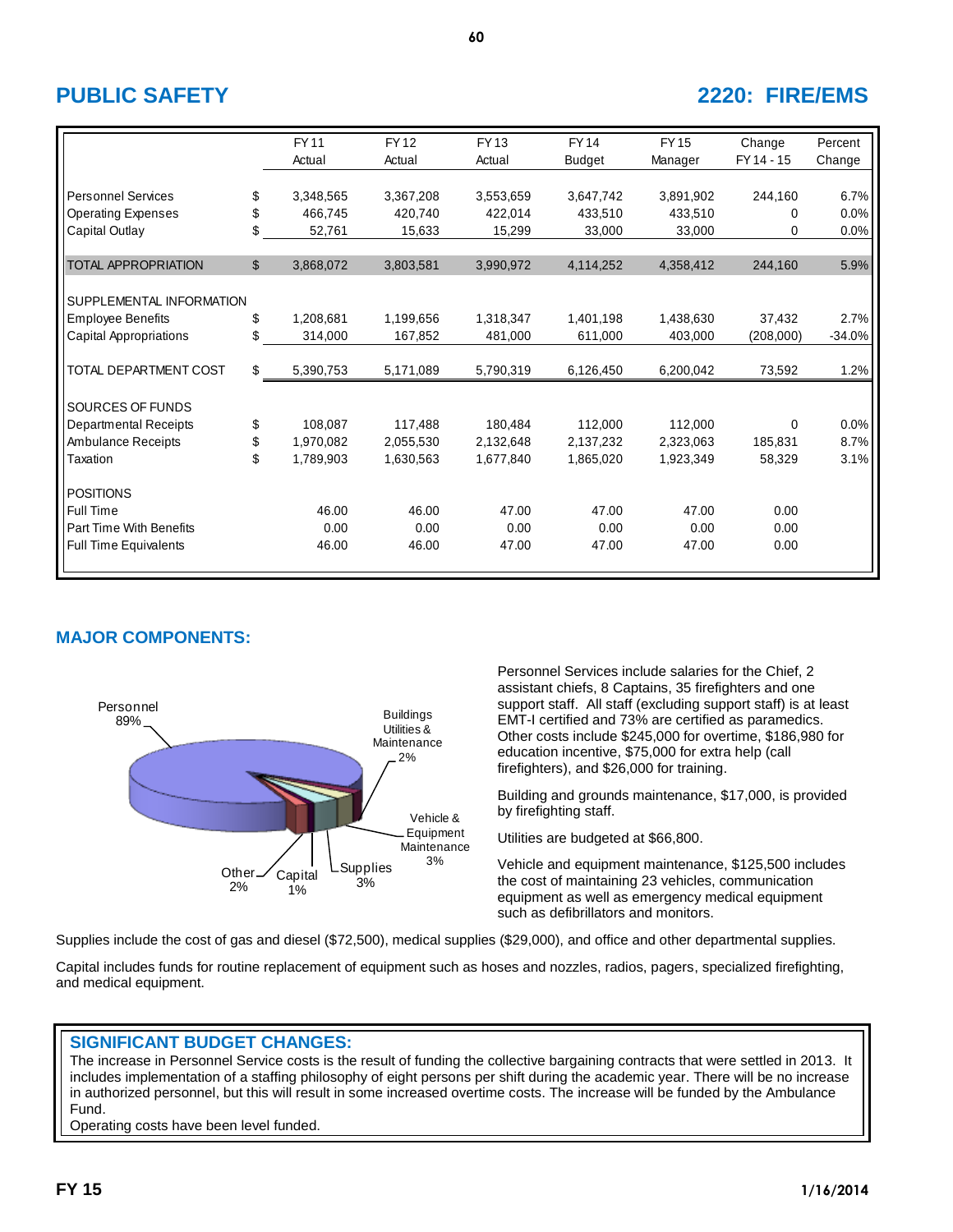# **PUBLIC SAFETY 2290: COMMUNICATIONS CENTER**



## **MISSION STATEMENT:**

The Amherst Emergency Communications Center strives to provide the public with a vital link to emergency services while working in partnership with other public safety personnel. Our goal is to deliver professional, expedient, courteous, and quality service to the communities of Amherst, Hadley, Pelham, Leverett, and Shutesbury. We strive for excellence through dedication, training, and teamwork**.** 

# **RECENT ACCOMPLISHMENTS & CURRENT CHALLENGES:**

### **Accomplishments**

- Recipient of State grant monies to provide essential training for Emergency Dispatchers.
- Recipient of State 911 Department Support and Incentive Grant.
- Participated in community programs, center tours, SAFE program, senior citizen 911 education, and Amherst Fire Department open house.
- Participation in regional workshops, training, and conferences.
- Maintained certification as an Emergency Medical Dispatch Resource, which allows Amherst to provide dispatch services to other communities.
- Provide Emergency Medical Dispatch services for the Town of Hadley.
- Meet dispatch center standards necessary for the Amherst Police Department to maintain accredited status.
- Completion of the Criminal Justice Information System training and certification.
- Meet all newly implemented State mandates pertaining to 911 dispatch qualifications.
- Trained for and implemented new Criminal Justice Information System computer system.
- Participated in joint training opportunities with the Amherst Fire Department.
- Increased Emergency Medical Dispatching for medical calls for service by 55% as compared to FY 12.

### **Challenges**

- Providing assistance to the general public when there are no responders readily available, for example when officers are tied up at more serious calls, accidents, and/or assaults.
- Keeping pace with emerging technologies.
- Increase in non-emergency call volume and not having the time to spend with callers who are frustrated and want to vent.
- Staffing issues attributable to providing coverage for continuing education trainings, hazardous materials incidents, increased activity, and special events.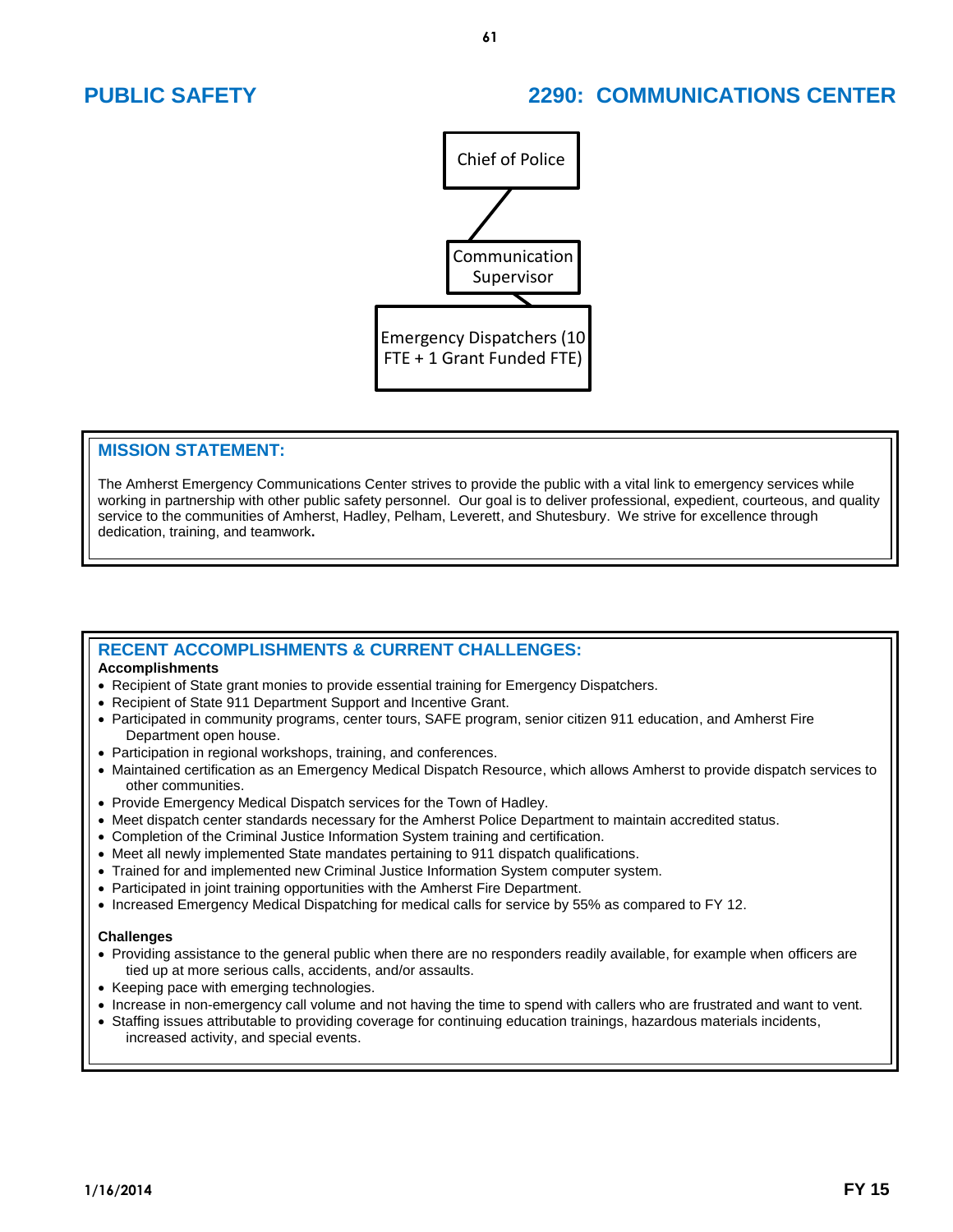# **PUBLIC SAFETY 2290: COMMUNICATIONS CENTER**

## **LONG RANGE OBJECTIVES:**

To continue to aggressively pursue and investigate additional revenue streams.

## **FY 15 OBJECTIVES:**

- To establish a regional communications center effective July 2014 with the towns of Hadley and Pelham to provide first-rate professional civilian emergency communications services to the three communities at less cost.
- To continue to review operations to best determine the most efficient way to provide the highest level of service in the most fiscally responsible way. To further develop emergency operation plans dealing with special/unusual occurrences.
- To continue to participate with state and local agencies in regional emergency operations planning and training.
- To host various dispatch training seminars at the Amherst Police Department.
- To maintain all mandated certifications.
- To explore industry best practices in regards to our current training standards.

| <b>SERVICE LEVELS:</b>                                                                   | <b>FY 09</b>  | <b>FY 10</b> | <b>FY 11</b>  | <b>FY 12</b>  | <b>FY 13</b>   |
|------------------------------------------------------------------------------------------|---------------|--------------|---------------|---------------|----------------|
| Calls                                                                                    | <b>Actual</b> | Actual       | <b>Actual</b> | <b>Actual</b> | <b>Actual</b>  |
| Police                                                                                   | 17,973        | 17,740       | 17,861        | 18,548        | 18,146         |
| Fire/In Amherst                                                                          | 1,305         | 964          | 1,229         | 1,188         | 1,165          |
| <b>EMS/In Amherst</b>                                                                    | 2,842         | 2,974        | 2,960         | 3,084         | 3,123          |
| <b>EMS Mutual Aid Management</b>                                                         | 41            | 61           | 91            | 32            | 91             |
| Medical Emergencies requiring                                                            |               |              |               |               |                |
| <b>Emergency Medical Dispatching</b>                                                     | 1,311         | 1,221        | 1,360         | 1,872         | 2,918          |
| Station Coverage***                                                                      |               |              |               |               | 283            |
| <b>Animal Control</b>                                                                    | 451           | 427          | 322           | 485           | 547            |
|                                                                                          |               |              |               |               |                |
| <b>Other Fire/EMS Service Requests</b>                                                   |               |              |               |               |                |
| Belchertown (F)**                                                                        | 281           | 316          | 326           | 367           | 164            |
| Hadley (E)                                                                               | 861           | 846          | 880           | 936           | 920            |
| Leverett (E)                                                                             | 71            | 70           | 84            | 71            | 83             |
| Pelham (E)                                                                               | 61            | 80           | 77            | 87            | 88             |
| Shutesbury (E)                                                                           | 55            | 51           | 74            | 68            | 76             |
| Mutual Aid (E)                                                                           | 68            | 61           | 41            | 41            | 50             |
| Mutual Aid (F)                                                                           | 17            | 19           | 20            | 9             | 17             |
| Out of District Paramedic Intercept                                                      | 45            | 1            | 3             | 8             | $\overline{2}$ |
| Regional Hazmat Activations*                                                             | N/A           | N/A          | 19            | 32            | 30             |
| 911 Calls Received                                                                       | 6,815         | 6,698        | 7,279         | 7,568         | 6,860          |
| <b>CAD Calls Initiated</b>                                                               | 23,738        | 28,744       | 23,487        | 24,880        | 24,247         |
| <b>CJIS Transactions Processed</b>                                                       | 509,620       | 471,882      | 612,104       | 599,267       | 487,000        |
| <b>Burning Permits Processed</b>                                                         | 413           | 1,259        | 996           | 1,178         | 962            |
| Fire Service Inspections Scheduled                                                       | 303           | N/A          | 150           | 501           | 292            |
| On Line Reporting CAD Calls^                                                             |               |              |               |               | 48             |
|                                                                                          |               |              |               |               |                |
| $\star$<br>New responsibility as of Dec. 2010                                            |               |              |               |               |                |
| $***$<br>As of 12/27/2012 Belchertown Fire began utilizing Belchertown Dispatch service. |               |              |               |               |                |

New statistic for FY 13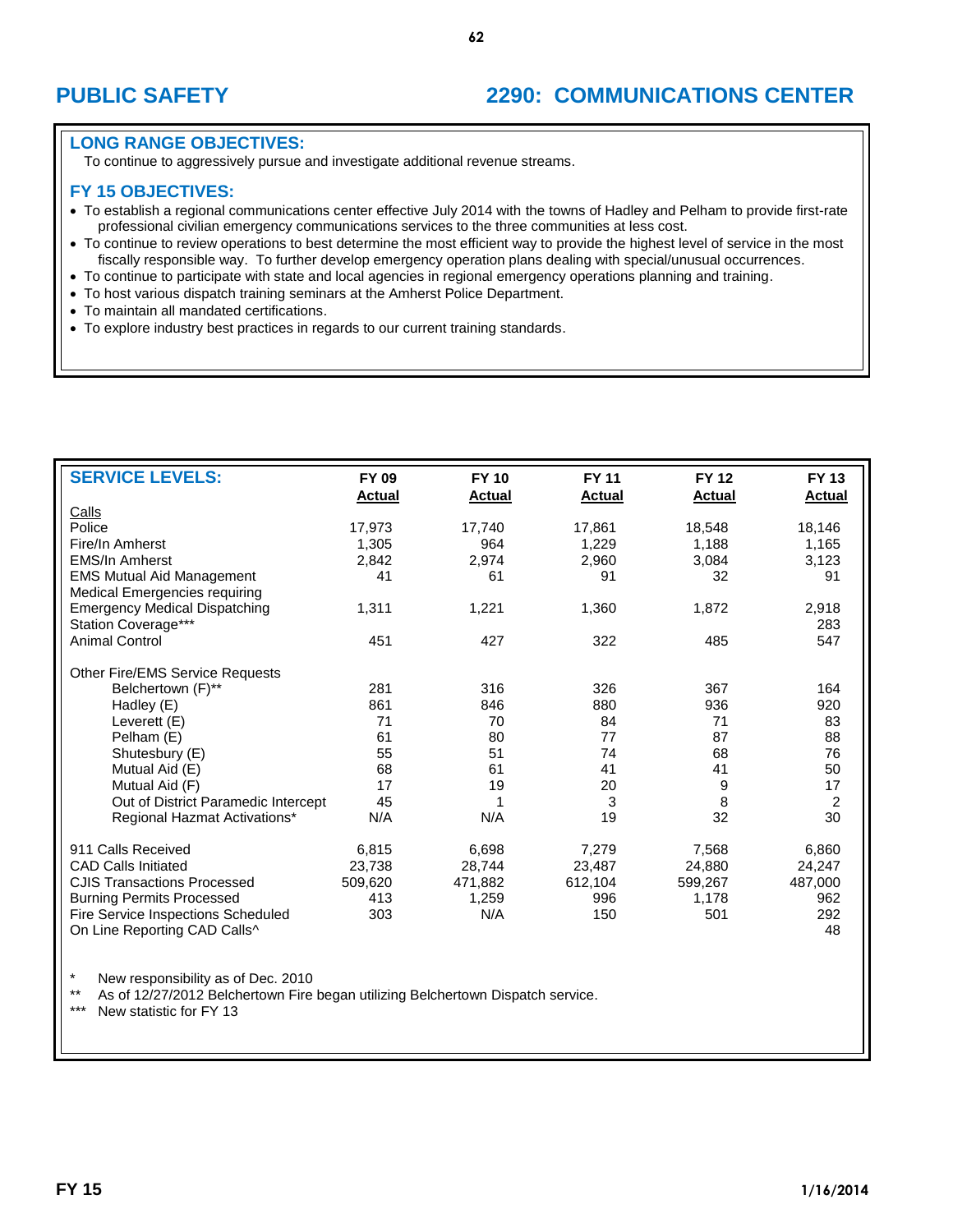# **PUBLIC SAFETY 2290: COMMUNICATIONS CENTER**

|                              | <b>FY11</b><br>Actual | <b>FY12</b><br>Actual | <b>FY13</b><br>Actual | <b>FY14</b><br><b>Budget</b> | <b>FY15</b><br>Manager | Change<br>FY 14 - 15 | Percent<br>Change |
|------------------------------|-----------------------|-----------------------|-----------------------|------------------------------|------------------------|----------------------|-------------------|
|                              |                       |                       |                       |                              |                        |                      |                   |
| <b>Personnel Services</b>    | \$<br>519,857         | 521,379               | 558,922               | 604.518                      | 620,824                | 16,306               | 2.7%              |
| <b>Operating Expenses</b>    | \$<br>24,050          | 20,131                | 19,164                | 18,950                       | 18,950                 | 0                    | 0.0%              |
| Capital Outlay               | \$<br>10,177          | 0                     | 0                     | 0                            | 0                      | 0                    | 0.0%              |
|                              |                       |                       |                       |                              |                        |                      |                   |
| <b>TOTAL APPROPRIATION</b>   | \$<br>554,084         | 541,510               | 578,086               | 623,468                      | 639,774                | 16,306               | 2.6%              |
|                              |                       |                       |                       |                              |                        |                      |                   |
| SUPPLEMENTAL INFORMATION     |                       |                       |                       |                              |                        |                      |                   |
| <b>Employee Benefits</b>     | \$<br>212,744         | 211,278               | 227,839               | 233,930                      | 278,169                | 44,239               | 18.9%             |
| Capital Appropriations       | \$<br>0               | 0                     | 0                     | 0                            | 0                      | $\Omega$             | 0.0%              |
|                              |                       |                       |                       |                              |                        |                      |                   |
| TOTAL DEPARTMENT COST        | \$<br>766,828         | 752,788               | 805,925               | 857,398                      | 917,943                | 60,545               | 7.1%              |
|                              |                       |                       |                       |                              |                        |                      |                   |
| SOURCES OF FUNDS             |                       |                       |                       |                              |                        |                      |                   |
| <b>Departmental Receipts</b> | \$<br>36,350          | 36,950                | 19,150                | 0                            | 15,000                 | 15,000               |                   |
| Ambulance Receipts           | \$<br>50,080          | 51,832                | 55,028                | 58,491                       | 61,497                 | 3,006                | 5.1%              |
| Taxation                     | \$<br>467,654         | 452,728               | 503.908               | 564.977                      | 563,277                | (1,700)              | $-0.3%$           |
|                              |                       |                       |                       |                              |                        |                      |                   |
| <b>POSITIONS</b>             |                       |                       |                       |                              |                        |                      |                   |
| Full Time                    | 11.00                 | 11.00                 | 11.00                 | 11.00                        | 11.00                  | 0.00                 |                   |
| Part Time With Benefits      | 0.00                  | 0.00                  | 0.00                  | 0.00                         | 0.00                   | 0.00                 |                   |
| <b>Full Time Equivalents</b> | 11.00                 | 11.00                 | 11.00                 | 11.00                        | 11.00                  | 0.00                 |                   |
|                              |                       |                       |                       |                              |                        |                      |                   |

# **MAJOR COMPONENTS:**



Personnel Services include salaries for 11 full time emergency dispatchers and overtime and for holiday pay.

Other costs include maintenance contract on radio communications equipment, specialized telephone/radio circuits, training, supplies, dues, and subscriptions.

## **SIGNIFICANT BUDGET CHANGES:**

It is recommended that the 12<sup>th</sup> dispatcher position continue to be funded with the state 911 Department FY 15 Support grant, for a savings of \$37,296, plus benefits. There are no other significant budget changes for FY 15. The recommended budget may be amended prior to Annual Town Meeting pending completion of the updated Regional Dispatch study for the Towns of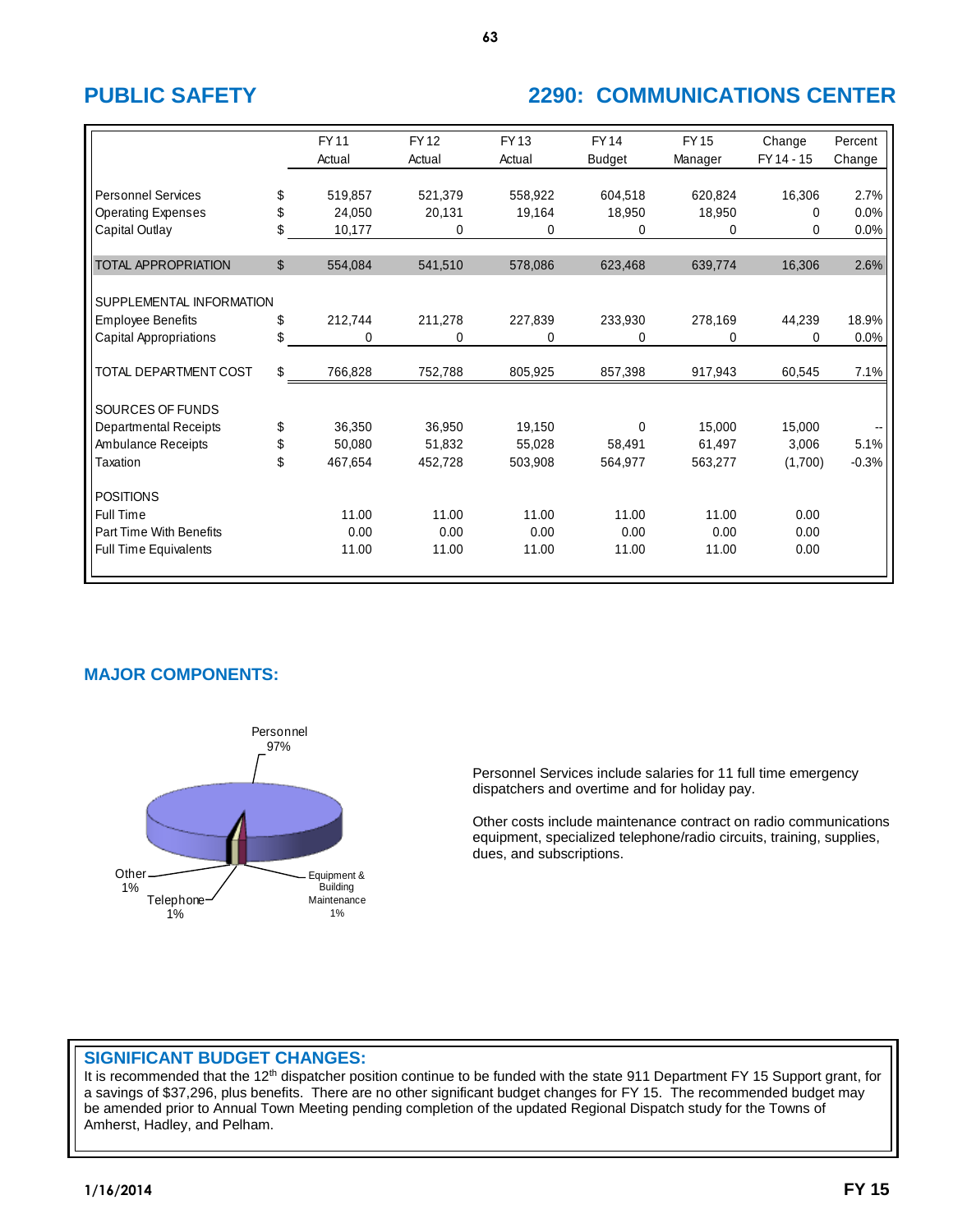# **PUBLIC SAFETY 2291: ANIMAL WELFARE**



## **MISSION STATEMENT:**

֦

To protect the health and safety of the community through the effective control of animals.

The animal welfare program strives for "Responsible Pet Ownership" through public education.

When interacting with the community, continue to educate them on the lease law, license requirements, and other Town policies relative to the welfare of animals.

To find alternative solutions, outside of Select Board referrals, to address disputes with dog owners.

To serve as the Town Animal Inspector and further improve that program.

# **RECENT ACCOMPLISHMENTS & CURRENT CHALLENGES:**

### **Accomplishments**

- Increased the percentage of dogs licensed within the Town of Amherst to 89%, an increase of 5% since FY 09.
- Investigated reports of animal attacks or animal cruelty, interviewed witnesses, collected evidence, and submitted reports detailing the incidences.
- Maintained dog waste stations in conservation areas.
- Continued to enforce the Urban Livestock and Poultry Regulation.
- Continued to enforce the Dog Chaining and Tethering Bylaw.

### **Challenges**

- Increase in Rabies Infection and West Nile Virus in domestic animals and wildlife.
- Ensuring all domestic animals in the Town of Amherst receive their rabies vaccinations.
- Ongoing conflicts between dog owners and residents of the Town of Amherst regarding the rights, responsibilities, and usage of conservation areas.

## **LONG RANGE OBJECTIVES:**

- To continue working with neighboring communities on animal welfare and safety issues.
- To work together with neighboring animal welfare officers on the development and creation of an emergency management plan for the rescue of animals.
- To continue to examine the feasibility and best practices to regionalize the animal welfare function to reduce costs through a shared regional approach.

- To continue to advocate for neglected, abandoned, or lost pets and provide them with a humane, safe environment at the Amherst Animal Shelter.
- To continue attending educational workshops and trainings for the betterment of animals.
- To continue to facilitate positive interaction between dog owners and others utilizing conservation areas.
- To continue to educate and inform the public in regards to all Town bylaws and regulations relative to the welfare of animals.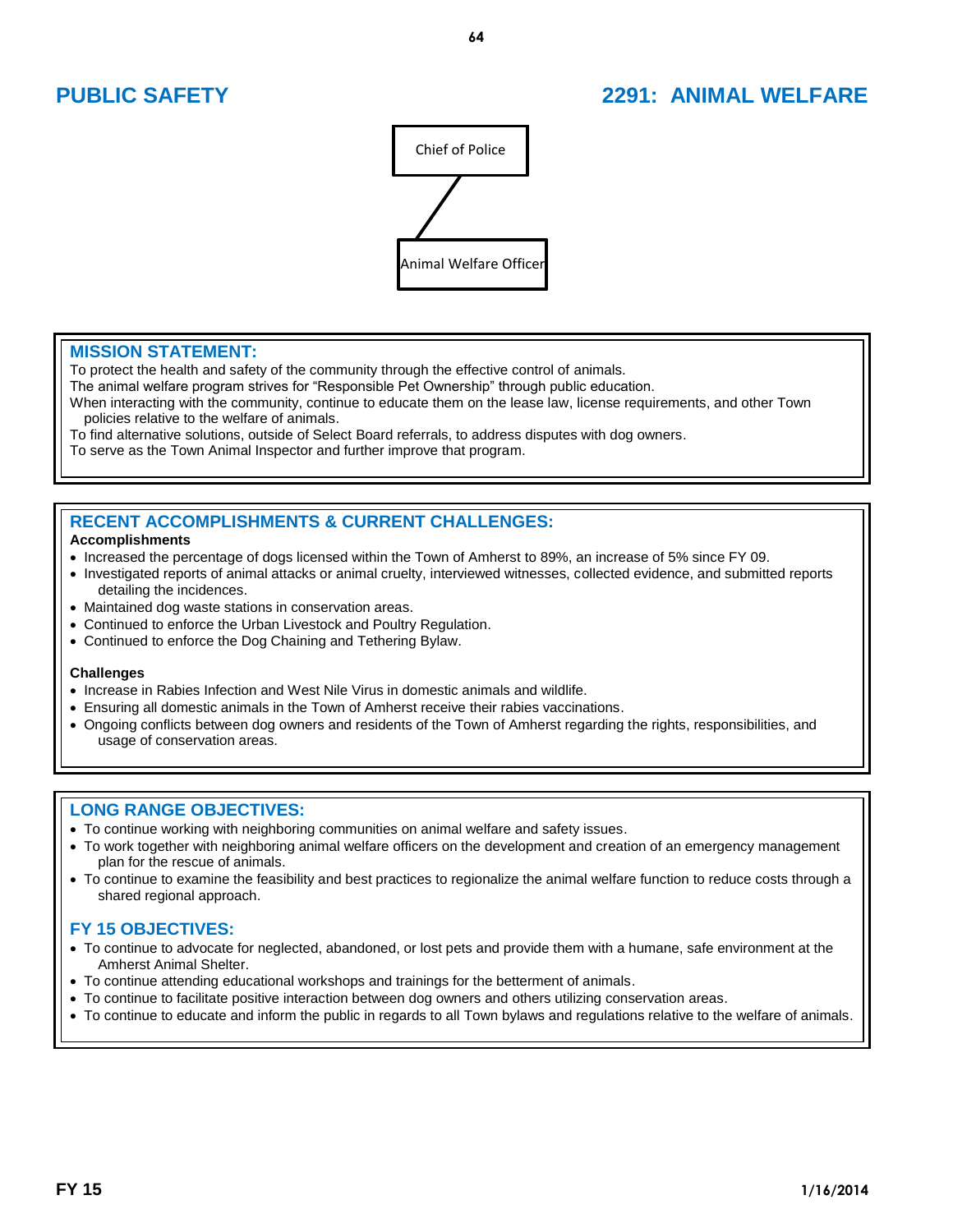# **PUBLIC SAFETY 2291: ANIMAL WELFARE**

|                              |              | <b>FY11</b><br>Actual | <b>FY12</b><br>Actual | FY 13<br>Actual | <b>FY14</b><br><b>Budget</b> | <b>FY15</b><br>Manager | Change<br>FY 14 - 15 | Percent<br>Change |
|------------------------------|--------------|-----------------------|-----------------------|-----------------|------------------------------|------------------------|----------------------|-------------------|
|                              |              |                       |                       |                 |                              |                        |                      |                   |
| <b>Personnel Services</b>    | \$           | 44,524                | 45,474                | 46,817          | 47,876                       | 48,914                 | 1,038                | 2.2%              |
| <b>Operating Expenses</b>    | \$           | 7,842                 | 6,263                 | 6,935           | 7,505                        | 7,505                  | 0                    | 0.0%              |
| Capital Outlay               | \$           | 0                     | 0                     | 0               | 0                            | 0                      | 0                    | 0.0%              |
| <b>TOTAL APPROPRIATION</b>   | $\mathbb{S}$ | 52,366                | 51,737                | 53,752          | 55,381                       | 56,419                 | 1,038                | 1.9%              |
|                              |              |                       |                       |                 |                              |                        |                      |                   |
| SUPPLEMENTAL INFORMATION     |              |                       |                       |                 |                              |                        |                      |                   |
| <b>Employee Benefits</b>     | \$           | 14,880                | 15,224                | 16,273          | 17,283                       | 18,184                 | 901                  | 5.2%              |
| Capital Appropriations       | \$           | 0                     | 0                     | 0               | 0                            | 0                      | 0                    | 0.0%              |
| TOTAL DEPARTMENT COST        | \$           | 67,246                | 66,961                | 70,025          | 72,664                       | 74,603                 | 1,939                | 2.7%              |
| SOURCES OF FUNDS             |              |                       |                       |                 |                              |                        |                      |                   |
| Dog Licenses                 | \$           | 7,870                 | 7,853                 | 8,020           | 7,000                        | 7,000                  | 0                    | 0.0%              |
| Pound Fees                   | \$           | 135                   | 175                   | 145             | 1,000                        | 1,000                  | 0                    | 0.0%              |
| Taxation                     | \$           | 44,361                | 43,709                | 45,587          | 47,381                       | 48,419                 | 1,038                | 2.2%              |
| <b>POSITIONS</b>             |              |                       |                       |                 |                              |                        |                      |                   |
| Full Time                    |              | 1.00                  | 1.00                  | 1.00            | 1.00                         | 1.00                   | 0.00                 |                   |
| Part Time With Benefits      |              | 0.00                  | 0.00                  | 0.00            | 0.00                         | 0.00                   | 0.00                 |                   |
| <b>Full Time Equivalents</b> |              | 1.00                  | 1.00                  | 1.00            | 1.00                         | 1.00                   | 0.00                 |                   |

# **MAJOR COMPONENTS:**



Personnel Services provides funding for a full time animal welfare officer and \$500 for overtime.

Supplies, \$5,525, provides for gasoline and other vehicle supplies, uniforms, and office supplies.

Other expenses include funds for veterinary expenses, vehicle maintenance, telephone, dog food, and other miscellaneous expenses.

# **SIGNIFICANT BUDGET CHANGES:** None.

| <b>SERVICE LEVELS:</b> | <b>FY 09</b><br><b>Actual</b> | <b>FY 10</b><br><b>Actual</b> | <b>FY 11</b><br><b>Actual</b> | <b>FY 12</b><br><b>Actual</b> | <b>FY 13</b><br><b>Actual</b> |
|------------------------|-------------------------------|-------------------------------|-------------------------------|-------------------------------|-------------------------------|
| Animal complaints      | 451                           | 427                           | 346                           | 496                           | 547                           |
| Animals impounded      | 26                            | 22                            | 18                            | 23                            | 14                            |
| Licenses               | 1,371                         | 1,341                         | 1.407                         | 1.401                         | 1,443                         |
| Dog Bites              | 14                            | 15                            | 19                            |                               | 11                            |